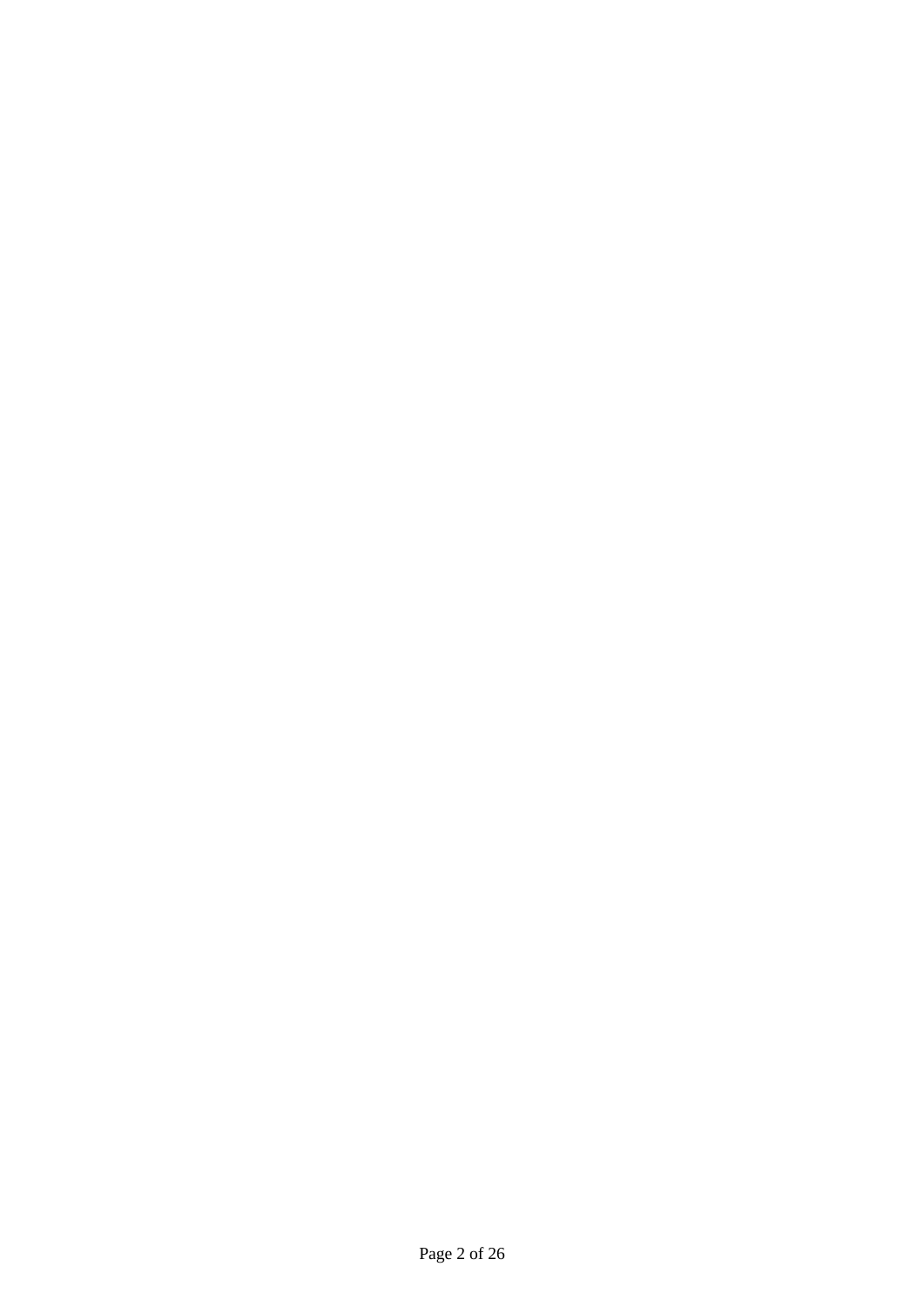| <b>Electronic money</b><br>institution            | <b>Competent</b><br>national authority              | <b>Activities relating</b><br>to issuance of<br>electronic money | Payment services <sup>1</sup>    | Date of<br>receipt of the<br>notification |
|---------------------------------------------------|-----------------------------------------------------|------------------------------------------------------------------|----------------------------------|-------------------------------------------|
| Paysafe Financial                                 | <b>Financial Services</b>                           | - issuing                                                        |                                  | 05/05/2011                                |
| Services Limited <sup>2</sup> <sup>3</sup>        | <b>Authority (GBR)</b>                              | - distribution                                                   | 5.                               | 17/08/2012                                |
|                                                   |                                                     | - redemption                                                     | 6.                               | 02/04/2014                                |
|                                                   |                                                     |                                                                  | 1., 2., 3., 4., 7                | 17.11.2015                                |
| Kalixa Pay Limited <sup>4</sup>                   | <b>Financial Services</b><br>Authority (GBR)        | - issuing<br>- distribution<br>- redemption                      | 1., 2., 3., 4., 5., 6.           | 06/05/2011                                |
| <b>APS</b> Financial<br>Limited                   | <b>Financial Services</b><br><b>Authority (GBR)</b> | - issuing<br>- distribution<br>- redemption                      |                                  | 06/05/2011                                |
| Google Payment<br>Limited                         | <b>Financial Services</b><br>Authority (GBR)        | - issuing<br>- redemption                                        |                                  | 06/05/2011                                |
| <b>Smart Voucher</b><br>Limited <sup>5</sup>      | <b>Financial Services</b><br><b>Authority (GBR)</b> | $-i$ ssuing<br>-distribution<br>-redemption                      | 6 <sub>1</sub>                   | 18/05/2011                                |
| Euronet 360 Finance                               | <b>Financial Services</b>                           | - issuing                                                        |                                  | 18/05/2011                                |
| Limited <sup>6</sup>                              | Authority (GBR)                                     | - distribution<br>- redemption                                   | 1., 2., 3., 4., 5., 6., 7.       | 14/10/2011                                |
| <b>PSI-Pay Limited</b>                            | <b>Financial Services</b><br><b>Authority (GBR)</b> | - issuing                                                        | 1., 2., 3., 4., 5., 7.           | 18/05/2011                                |
|                                                   |                                                     | - distribution<br>- redemption                                   | 1., 2., 3., 4., 5., 6.<br>(PSD2) | 21/08/2018                                |
| ClickandBuy<br>International Limited <sup>7</sup> | <b>Financial Services</b><br>Authority (GBR)        | $-i$ ssuing<br>-redemption                                       |                                  | 30/06/2011                                |

## **List of notifications of electronic money institutions**

<sup>-</sup><sup>1</sup> Payment services as cited by number of payment service in first paragraph of Article 5 of ZPlaSS which implements the Directive 2007/64/EC of the European Parliament and of the Council of 13 November 2007 on payment services in the internal market amending Directives 97/7/EC, 2002/65/EC, 2005/60/EC and 2006/48/EC and repealing Directive 97/5/EC. When PSD2 is stated next to the numbers of payment services, the number of payment service is cited in accordance with first paragraph of Article 5 of ZPlaSSIED which implements the Directive 2015/2366/EU of the European Parliament and of the Council of 25 November 2015 on payment services in the internal market, amending Directives 2002/65/EC, 2009/110/EC and 2013/36/EU and Regulation (EU) No 1093/2010, and repealing Directive 2007/64/EC.

<sup>2</sup> Until 30 April 2012, the institution's name was Neteller (UK) Limited.

<sup>3</sup> Until 9 December 2015, the institution's name was Optimal Payments Limited.

<sup>4</sup> Until 25 April 2012, the institution's name was Vincento Payment Solution Limited.

<sup>5</sup> Since 13th July 2018, the institution no longer has an authorisation for provision of services as an electronic money institution.

<sup>6</sup> Until 16 April 2013, the institution's name was Euronet Payment & Card Services Limited.

<sup>&</sup>lt;sup>7</sup> Since 12 August 2016, the institution no longer has an authorisation for provision of services as an electronic money institution.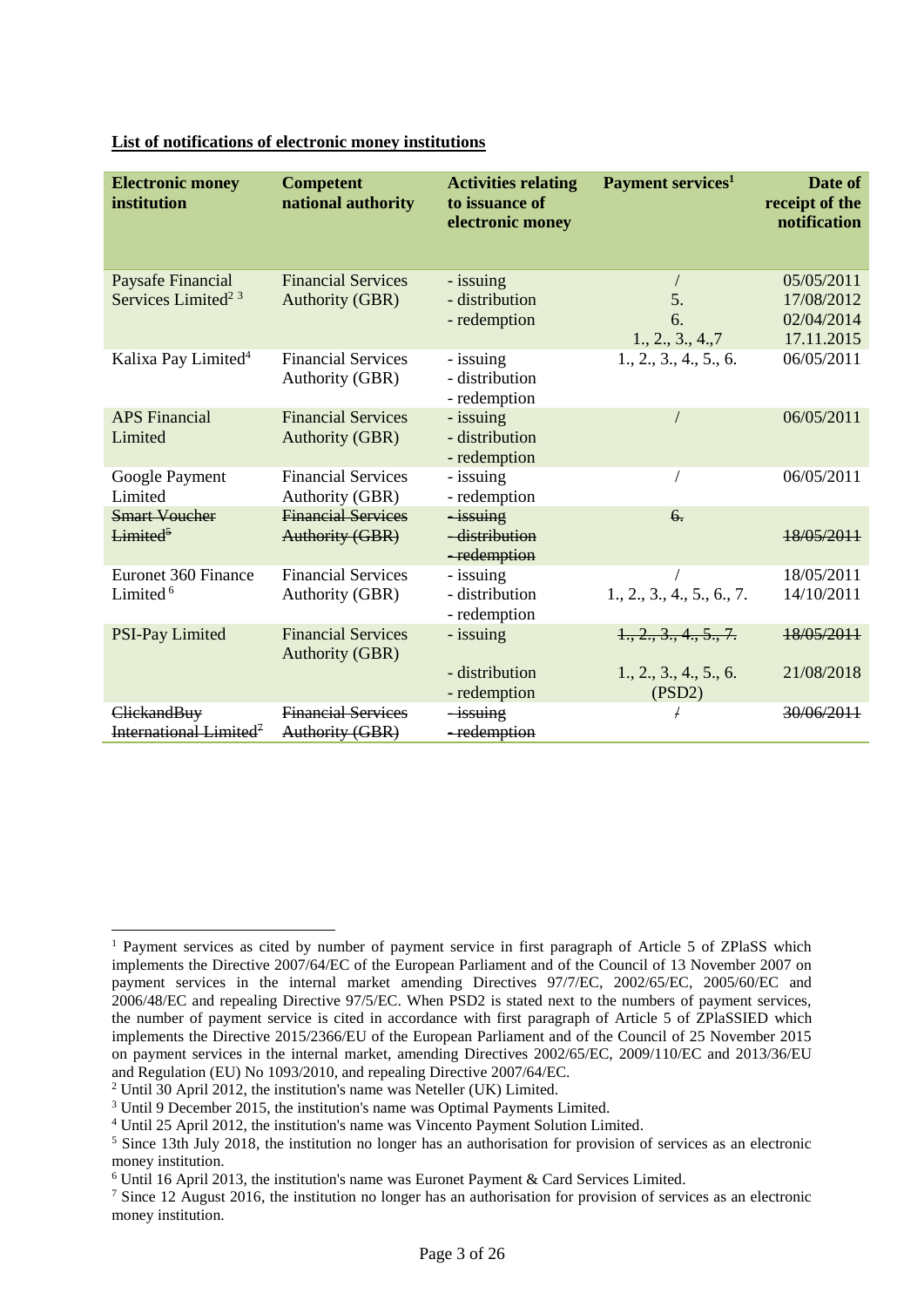| <b>Contis Financial</b>       | <b>Financial Services</b> | - issuing                                      | 1., 2., 3., 5.             | 30/06/2011               |
|-------------------------------|---------------------------|------------------------------------------------|----------------------------|--------------------------|
| Services Limited <sup>8</sup> | <b>Authority (GBR)</b>    | - distribution                                 | 6.                         | 27/08/2015               |
|                               |                           | - redemption                                   |                            |                          |
|                               |                           |                                                |                            |                          |
|                               |                           | Via agents:                                    |                            |                          |
|                               |                           | <b>Monese Limited</b>                          |                            | 27/08/2015               |
|                               |                           | <b>Wirex Limited</b>                           |                            | 14/11/2017               |
|                               |                           | Via distributor:                               |                            |                          |
|                               |                           | xChange OU                                     |                            | 31/10/2018               |
|                               |                           | <b>Spectro Finance</b>                         |                            | 29/11/2018               |
|                               |                           | <b>UAB</b>                                     |                            |                          |
|                               |                           | <b>UKDE</b>                                    |                            | 10/12/2018               |
|                               |                           | <b>Tokencard Limited</b>                       |                            | 10/12/2018               |
|                               |                           | Iryna Sapinska                                 |                            | 20/02/2019               |
|                               |                           | Pavel Shurygin                                 |                            | 20/02/2019               |
|                               |                           | <b>Vitaly Andrusevich</b>                      |                            | 20/02/2019               |
|                               |                           | Tatjana Razvodova                              |                            | 20/02/2019               |
|                               |                           | Danial Daychopan                               |                            | 26/02/2019               |
|                               |                           | <b>Global Business</b>                         |                            | 19/03/2019               |
|                               |                           | <b>Holdings Ltd</b>                            |                            |                          |
|                               |                           | <b>Block Code Ltd</b>                          |                            | 22/03/2019               |
|                               |                           | operating as Plutus                            |                            |                          |
|                               |                           | Spend Europe Ltd<br>Bitpanda GmbH <sup>9</sup> |                            | 07/06/2019<br>23/07/2019 |
|                               |                           | <b>Tech Consultancy</b>                        |                            | 16/01/2020               |
|                               |                           | Management                                     |                            |                          |
|                               |                           | Partners                                       |                            |                          |
|                               |                           | Kinesis $AG10$                                 |                            | 20/02/2020               |
|                               |                           | Moneyfold LTD                                  |                            | 24/03/2020               |
|                               |                           | Bitpanda GmbH                                  |                            | 07/05/2020               |
|                               |                           | <b>Admiral Markets</b>                         |                            | 29/06/2020               |
|                               |                           | Cyprus Ltd                                     |                            |                          |
| <b>Prepaid Services</b>       | <b>Financial Services</b> | <i>issuing</i>                                 | 1, 2, 3, 5.                | 30/06/2011               |
| Company Limited <sup>11</sup> | Authority (GBR)           | -distribution                                  |                            |                          |
|                               |                           | -redemption                                    |                            |                          |
|                               |                           |                                                | 4., 6., 7,                 | 17/11/2015               |
|                               |                           | Distributor:                                   |                            |                          |
| <b>APS</b> Financial          | <b>Financial Services</b> | Me2, d.o.o.<br>- issuing                       | 1., 2., 3., 4., 5., 6., 7. | 19/10/2011<br>05/09/2011 |
| Limited                       | <b>Authority (GBR)</b>    | - distribution                                 |                            |                          |
|                               |                           | - redemption                                   |                            |                          |
| <b>CashFlows Europe</b>       | <b>Financial Services</b> | - issuing                                      | 1., 2., 3., 5., 6., 7.     | 29/11/2011               |
| Limited <sup>12</sup>         | Authority (GBR)           | - distribution                                 | 4.                         | 04/05/2017               |
|                               |                           | - redemption                                   |                            |                          |
| <b>Syspay Limited</b>         | <b>Malta Financial</b>    | - issuing                                      |                            | 28/12/2011               |
|                               | <b>Services Authority</b> | - distribution                                 | 1., 2., 3., 5., 6.         | 05/12/2013               |
|                               | (MLT)                     | - redemption                                   |                            |                          |
|                               |                           |                                                |                            |                          |

<sup>8</sup> Until 11 September 2012, the institution's name was G-T-P Financial Services Limited.

<sup>9</sup> From 28. 8. 2019 the distributor no longer distributes e-money on the behalf of Contis Financial Services Limited.

<sup>11</sup> On 19 October 2020 the company ceased to conduct bussiness in the Republic of Slovenia.

<sup>12</sup> Until 26 November 2015, the institution's name was Voice Commerce Limited.

<sup>&</sup>lt;sup>10</sup> From 18. 5. 2020 till 12. 06. 2020 the distributor did not distribute e-money on the behalf of Contis Financial Services Limited.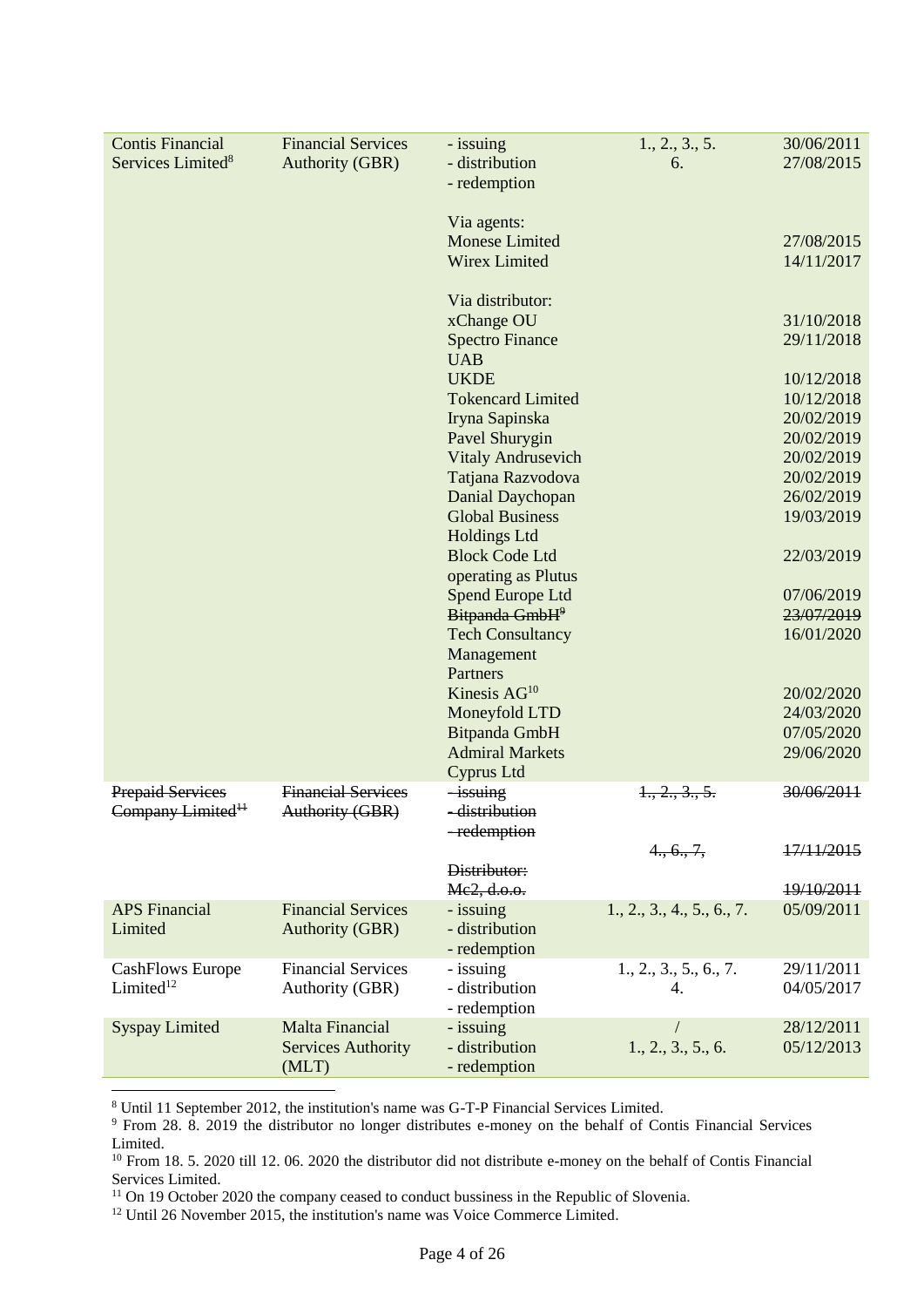| <b>Wave Crest Holdings</b><br>Limited                  | <b>Financial Services</b><br>Commission<br>(GIB)                      | - issuing<br>- distribution<br>- redemption           | 1., 2., 3., 5., 6., 7                        | 13/03/2012                                           |
|--------------------------------------------------------|-----------------------------------------------------------------------|-------------------------------------------------------|----------------------------------------------|------------------------------------------------------|
| Skrill Limited <sup>13</sup>                           | <b>Financial Services</b><br><b>Authority (GBR)</b>                   | - issuing<br>- distribution<br>- redemption           | 3., 4., 5., 6., 7.<br>7. (PSD2)<br>8. (PSD2) | 03/04/2012<br>10/12/2013<br>19/02/2018<br>02/04/2020 |
| PayWizard PLC                                          | <b>Financial Services</b><br><b>Authority (GBR)</b>                   | - issuing                                             | 3., 6., 7.                                   | 16/05/2012                                           |
| Flashiz S.A. <sup>1415</sup>                           | Commission de<br>Surveillance du<br><b>Secteur Financier</b><br>(HUX) | $-i$ ssuing<br>-distribution<br>-redemption           | 3., 5., 7.                                   | 13/06/2012                                           |
| <b>Modern Finance</b><br>Limited                       | <b>Financial Services</b><br>Authority (GBR)                          | - issuing<br>- distribution<br>- redemption           |                                              | 26/06/2012                                           |
| <b>One Stop Money</b><br>Manager Limited <sup>16</sup> | <b>Financial Services</b><br><b>Authority (GBR)</b>                   | $-i$ ssuing<br>-distribution<br>-redemption           | 1, 3, 5.<br>2., 4., 6., 7.                   | 17/08/2012<br>23/04/2015                             |
|                                                        |                                                                       | Via agent:<br>Payxpert UK<br>Limited                  |                                              | 23/04/2015                                           |
| Ppro Financial<br>Limited                              | <b>Financial Services</b><br>Authority (GBR)                          | - issuing<br>- distribution<br>- redemption           | 1., 2., 3., 4., 5., 6.                       | 17/08/2012                                           |
|                                                        |                                                                       | Via agent:<br>PPRO payment<br><b>Services Limited</b> |                                              | 17/08/2012                                           |
| iCheque Network<br>Limited                             | <b>Financial Services</b><br><b>Authority (GBR)</b>                   | - issuing<br>- distribution<br>- redemption           |                                              | 17/08/2012                                           |
| Wirecard Card<br><b>Solutions Limited</b>              | <b>Financial Services</b><br>Authority (GBR)                          | - issuing<br>- distribution<br>- redemption           | 1., 2., 3., 4., 5., 6., 7.                   | 17/09/2012<br>14/08/2014                             |
|                                                        |                                                                       | Via agent:<br>Mbills d. o. o.                         |                                              | 30/01/2019                                           |
| "Paysera LT", UAB <sup>17</sup>                        | Lietuvos Bankas<br>(LTU)                                              | - issuing<br>- distribution<br>- redemption           | 1., 2., 3., 4., 5., 6., 7.<br>8. (PSD2)      | 23/10/2012<br>22/05/2019                             |
| <b>Amazon Payments</b><br>Europe S.C.A.                | Commission de<br>Surveillance du<br>Secteur Financier<br>(LUX)        | - issuing                                             | 3., 6., 7.<br>4.                             | 29/10/2012<br>10/04/2013                             |

<sup>&</sup>lt;sup>13</sup> Until 29 September 2013, the institution's name was Moneybookers Limited.

<sup>&</sup>lt;sup>14</sup> Until 26 September 2014, the institution's name was Mobey S.A.

<sup>&</sup>lt;sup>15</sup> Since 20 June 2015, the institution no longer has an authorisation for provision of services as an electronic money institution.

<sup>&</sup>lt;sup>16</sup> Since 6th December 2019, the institution must not carry out any regulated activities.

<sup>&</sup>lt;sup>17</sup> Until 18 July 2016, the institution's name was "EVP International", UAB.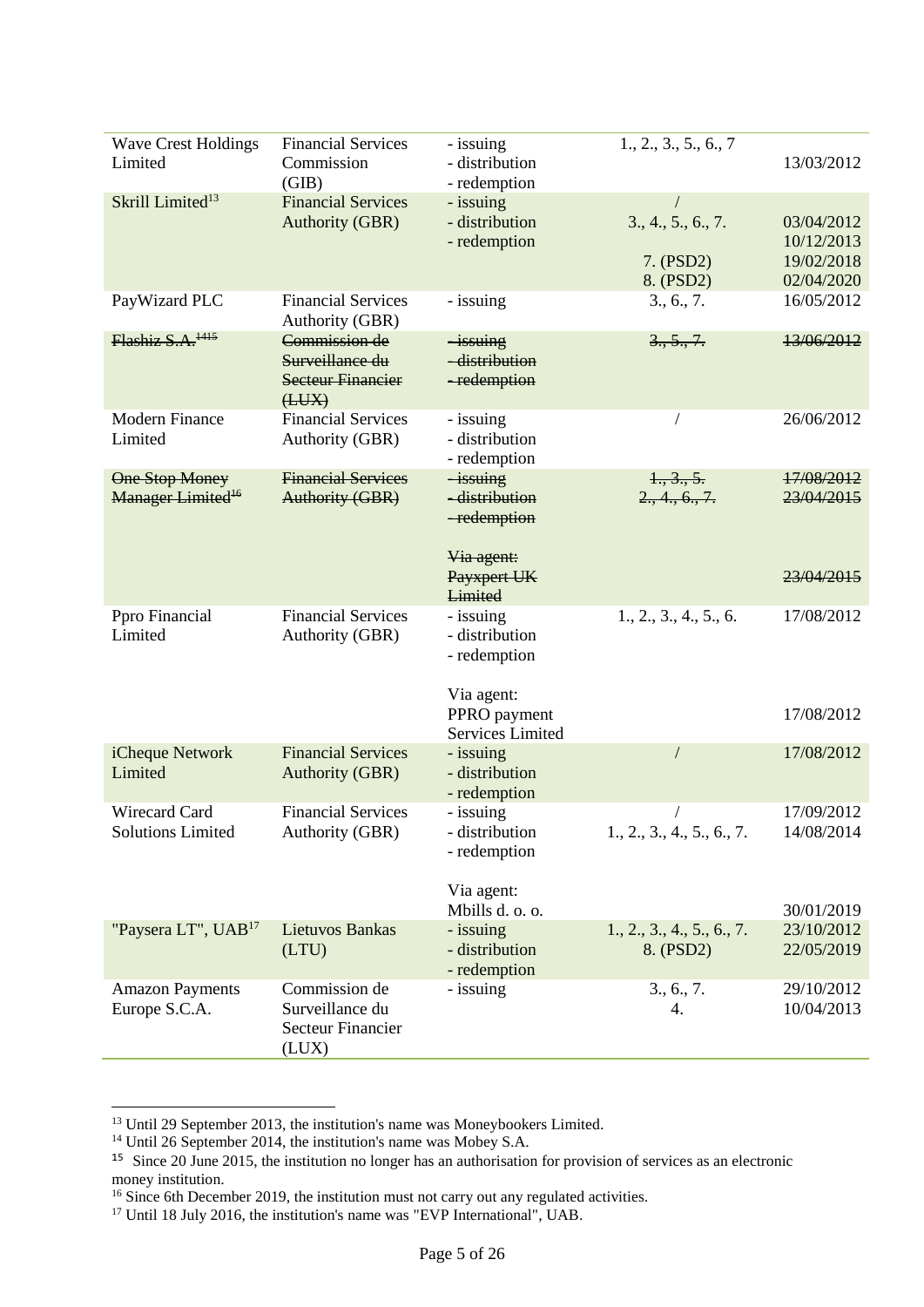| Prepaid Financial          | <b>Financial Services</b>               | - issuing                   | 1., 2., 3., 4., 5., 6., 7.                           | 29/11/2012               |
|----------------------------|-----------------------------------------|-----------------------------|------------------------------------------------------|--------------------------|
| <b>Services Limited</b>    | <b>Authority (GBR)</b>                  | - distribution              | 1., 2., 3., 4., 5., 6., 7.                           | 27/02/2013               |
|                            |                                         | - redemption                |                                                      |                          |
|                            |                                         |                             |                                                      |                          |
|                            |                                         | Via agent:                  |                                                      |                          |
|                            |                                         | NLB, d.d.                   |                                                      | 04/08/2015               |
| <b>Trustpay Global</b>     | <b>Financial Services</b>               | - issuing                   |                                                      | 15/01/2013               |
| Limited                    |                                         | - distribution              |                                                      |                          |
|                            | Authority (GBR)                         |                             |                                                      |                          |
| "iCard" AD <sup>18</sup>   |                                         | - redemption                |                                                      |                          |
|                            | <b>Bulgarian National</b><br>Bank (BGR) | - issuing<br>- distribution | 3., 5.                                               | 15/01/2013<br>06/08/2018 |
|                            |                                         |                             | 1., 2., 3., 4., 5., 6.                               |                          |
|                            | <b>Financial Services</b>               | - redemption                | (PSD2)                                               | 01/02/2013               |
| Payoneer (EU)              |                                         | - issuing                   | 6.                                                   |                          |
| Limited                    | Commission                              | - distribution              | 1., 2., 3., 4., 5., 7.                               | 23/10/2015               |
|                            | (GIB)                                   | - redemption                |                                                      |                          |
| iZettle AB <sup>19</sup>   | Finansinspektionen                      | $-i$ ssuing                 | 6.                                                   | 07/02/2013               |
|                            | (SWE)                                   | -distribution               |                                                      |                          |
|                            | <b>Financial Services</b>               | -redemption                 |                                                      |                          |
| <b>Transact Payments</b>   |                                         | - issuing                   | 1., 2., 3., 4., 5., 6., 7.                           | 26/02/2013               |
| Limited                    | Commission                              | - distribution              |                                                      |                          |
|                            | (GIB)                                   | - redemption                |                                                      |                          |
| <b>Ingenico Financial</b>  | National Bank of                        | - issuing                   | 1., 2., 3., 4., 5., 6., 7.                           | 05/03/2013               |
| Solutions NV <sup>20</sup> | Belgium (BEL)                           | - distribution              | $\frac{1}{2}, \frac{2}{2}, \frac{3}{2}, 4, 5, 6, 7.$ | 08/10/2015               |
|                            |                                         | - redemption                |                                                      |                          |
| NxSystems Limited          | <b>Financial Conduct</b>                | - issuing                   |                                                      | 12/07/2013               |
|                            | Authority (GBR)                         | - distribution              |                                                      |                          |
|                            |                                         | - redemption                |                                                      |                          |
|                            |                                         |                             |                                                      |                          |
|                            |                                         | Via agents:                 |                                                      |                          |
|                            |                                         | <b>First Remit Limited</b>  |                                                      | 04/02/2015               |
|                            |                                         | <b>Trusek Limited</b>       |                                                      | 05/02/2016               |
| <b>Boku Account</b>        | <b>Financial Conduct</b>                | - issuing                   |                                                      | 26/07/2013               |
| <b>Services UK Limited</b> | <b>Authority (GBR)</b>                  | - distribution              |                                                      |                          |
|                            |                                         | - redemption                |                                                      |                          |
| Payco                      | <b>Financial Conduct</b>                | - issuing                   |                                                      | 18/09/2013               |
| <b>Financial Services</b>  | Authority (GBR)                         | - distribution              | 1., 2., 3., 4., 5., 6., 7.                           | 13/04/2015               |
| Limited                    |                                         | - redemption                |                                                      |                          |
| Masterpayment              | <b>Malta Financial</b>                  | - issuing                   | 3., 4., 5., 7.                                       | 04/10/2013               |
| <b>Financial Services</b>  | <b>Services Authority</b>               | - distribution              |                                                      |                          |
| Limited <sup>21</sup>      | (MLT)                                   | - redemption                |                                                      |                          |
| <b>Yapital Financial</b>   | Commission de                           | <i>issuing</i>              | 3., 5., 6., 7.                                       | 28/10/2013               |
| A. G. <sup>22</sup>        | Surveillance du                         | -distribution               |                                                      |                          |
|                            | <b>Secteur Financier</b>                | -redemption                 |                                                      |                          |
|                            | (HUX)                                   |                             |                                                      |                          |
| <b>Bancom Europe</b>       | <b>Financial Conduct</b>                | - issuing                   | 1., 2., 3., 4., 5., 7.                               | 17/12/2013               |
| Limited                    | <b>Authority (GBR)</b>                  | - distribution              |                                                      |                          |
|                            |                                         | - redemption                |                                                      |                          |

 $18$  Until 28 September 2017, the institution's name was Intercard Finance AD.

<sup>&</sup>lt;sup>19</sup> Since 30 November 2020, e-money institution ceased to conduct business in the Republic of Slovenia.

 $^{20}$  Until 11 July 2014, the institution's name was Tunz.com SA/NV.

<sup>&</sup>lt;sup>21</sup> Until 23 June 2017, the institution's name was  $C4U -$  Malta Limited.

<sup>&</sup>lt;sup>22</sup> Since 4 May 2016, the institution no longer has an authorisation for provision of services as an electronic money institution.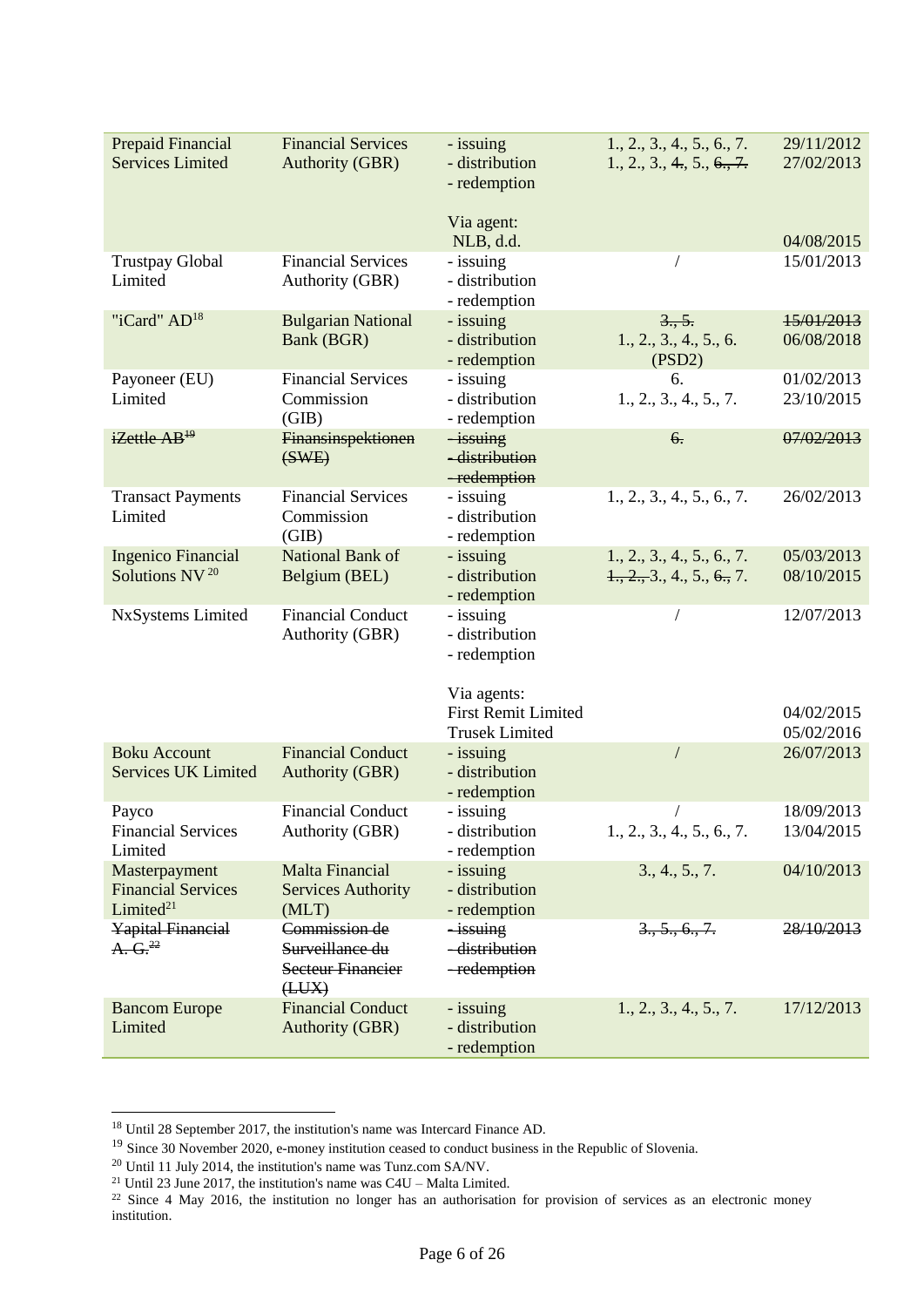| MpayMe (UK)<br>Limited <sup>23</sup>              | <b>Financial Conduct</b><br>Authority (GBR)                           | <i>issuing</i><br>-distribution<br>-redemption                 | 3, 4, 5, 6, 7.                          | 17/12/2013               |
|---------------------------------------------------|-----------------------------------------------------------------------|----------------------------------------------------------------|-----------------------------------------|--------------------------|
| IPAGOO LLP <sup>24</sup>                          | <b>Financial Conduct</b><br><b>Authority (GBR)</b>                    | - issuing<br>- distribution<br>- redemption                    | 1., 2., 3., 4., 5., 6., 7.<br>8. (PSD2) | 03/01/2014<br>17/02/2020 |
| Safecharge Limited <sup>25</sup>                  | Central Bank of<br>Cyprus (CYP)                                       | - issuing<br>- distribution<br>- redemption                    | 5.                                      | 03/01/2014<br>13/01/2015 |
| <b>Allied Wallet</b><br>Limited <sup>26</sup>     | <b>Financial Conduct</b><br><b>Authority (GBR)</b>                    | $-i$ ssuing<br>-distribution<br>-redemption                    | 1., 2., 3., 6.                          | 04/02/2014               |
| <b>Optal Financial</b><br>Limited <sup>27</sup>   | <b>Financial Conduct</b><br>Authority (GBR)                           | - issuing<br>- distribution<br>- redemption<br>Via agent:      | 5.                                      | 06/02/2014               |
|                                                   |                                                                       | eNett International<br><b>UK</b> Limited                       |                                         | 01/04/2015               |
| <b>Capital Financial</b><br>Services S. A.        | National Bank of<br>Romania (ROU)                                     | - issuing<br>- distribution<br>- redemption                    | 2., 4., 5.                              | 27/03/2014               |
| iPay International<br>$S.A.$ <sup>28</sup>        | Commission de<br>Surveillance du<br><b>Secteur Financier</b><br>(HUX) | $-i$ ssuing<br>-distribution<br>-redemption                    | $3, 5, 6, 7$ .                          | 11/04/2014               |
| Insignia Cards<br>Limited                         | <b>Malta Financial</b><br><b>Services Authority</b><br>(MLT)          | - issuing<br>- distribution<br>- redemption                    | 4., 5.                                  | 22/04/2014               |
| <b>Epayments Systems</b><br>Limited <sup>29</sup> | <b>Financial Conduct</b><br>Authority (GBR)                           | - issuing<br>- distribution<br>- redemption                    |                                         | 22/08/2014               |
|                                                   |                                                                       | Via agents:<br>- Digital Securities<br><b>Exchange Limited</b> |                                         | 16/12/2014               |
|                                                   |                                                                       | - Electronic Wallet<br>Limited                                 |                                         | 18/09/2017               |
| "Transact Pro"<br>Limited                         | Finanšu un kapitāla<br>tirgus komisija<br>(LVA)                       | - issuing<br>- distribution<br>- redemption                    | 3., 5.                                  | 05/09/2014               |
| Mangopay S.A. <sup>30</sup>                       | Commission de<br>Surveillance du<br><b>Secteur Financier</b><br>(LUX) | - issuing<br>- distribution<br>- redemption                    | 3.,5. (PSD2)                            | 23/09/2014<br>16/05/2019 |

 $23$  Since 10 June 2016, the institution no longer has an authorisation for provision of services as an electronic money institution

<sup>&</sup>lt;sup>24</sup> Until 15 March 2016, the institution's name was Orwell Union Partners LLP.

 $25$  Until 7 September 2014, the entity provided payment services as a payment institution.

<sup>&</sup>lt;sup>26</sup> On 6 June 2019 the institution ceased business in Slovenia.

 $27$  Until 24 July 2014, the institution's name was Accomplish Financial Limited.

 $28$  Since 22 July 2016, the institution no longer has an authorisation for provision of services as an electronic money institution.

<sup>&</sup>lt;sup>29</sup> Until further notice the institution must not conduct business with corporate, individuals and/or freelancer customers.

<sup>30</sup> Until 29 April 2016, the institution's name was Leetchi Corp S.A.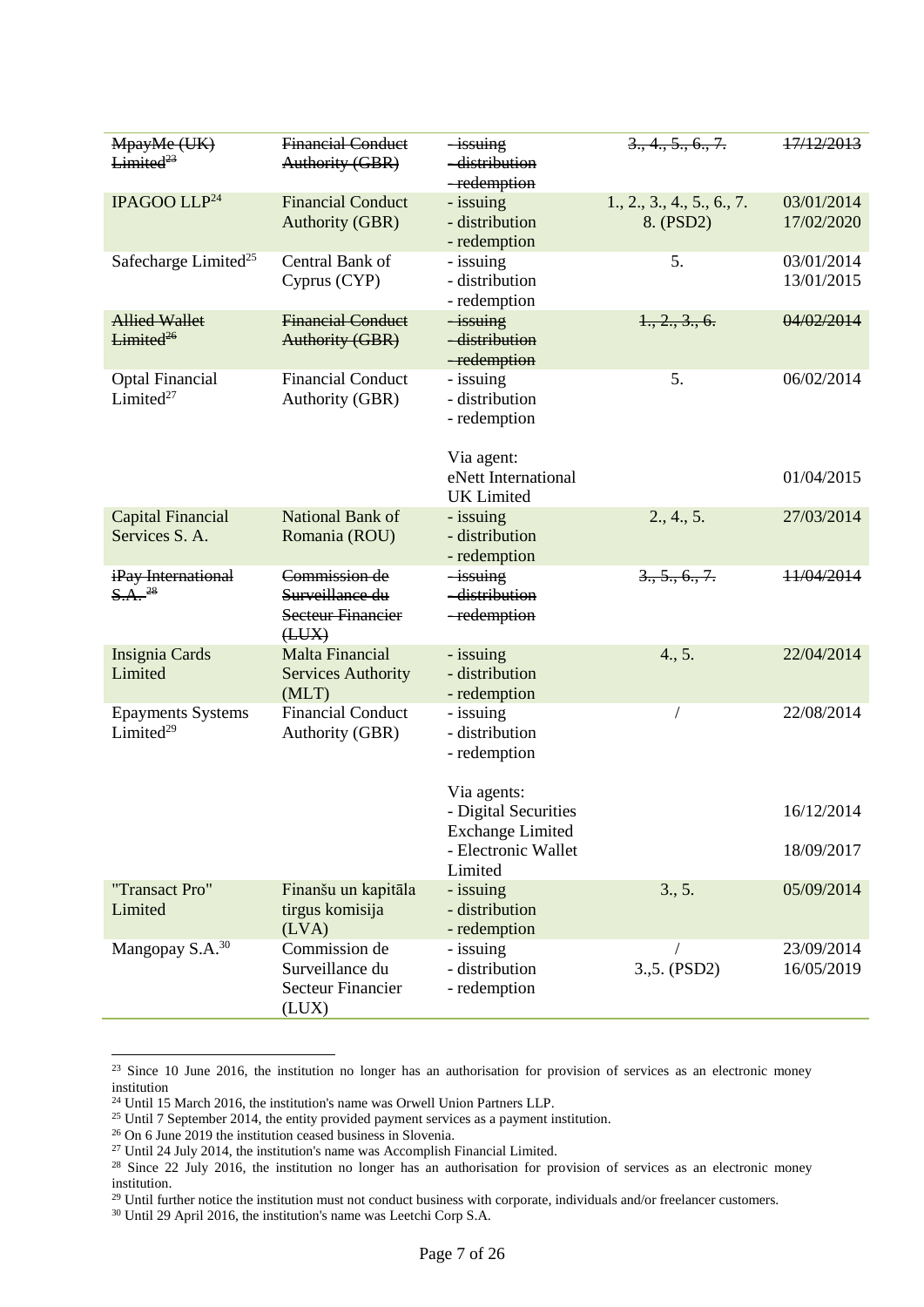| <b>Cornercard UK</b><br>Limited                            | <b>Financial Conduct</b><br><b>Authority (GBR)</b>    | - issuing<br>- distribution<br>- redemption | 1., 2., 3., 4., 6., 7.     | 13/11/2014               |
|------------------------------------------------------------|-------------------------------------------------------|---------------------------------------------|----------------------------|--------------------------|
| Lycamoney Financial                                        | <b>Financial Conduct</b>                              | - issuing                                   |                            | 16/12/2014               |
| <b>Services Limited</b>                                    | Authority (GBR)                                       | - distribution<br>- redemption              | 6.                         | 22/12/2014               |
| MoneyNetInt Limited                                        | <b>Financial Conduct</b><br><b>Authority (GBR)</b>    | - issuing<br>- distribution<br>- redemption |                            | 21/01/2015               |
| <b>Webmoney Europe</b><br>Limited                          | <b>Financial Conduct</b><br>Authority (GBR)           | - issuing<br>- distribution<br>- redemption |                            | 26/01/2015               |
| <b>Foreign Currency</b><br>Exchange Limited <sup>31</sup>  | <b>Financial Conduct</b><br><b>Authority (GBR)</b>    | $-i$ ssuing<br>-distribution<br>-redemption | F                          | 26/01/2015               |
| <b>Online Currency Corp</b><br>Limited <sup>32</sup>       | <b>Financial Conduct</b><br>Authority (GBR)           | - issuing<br>- distribution<br>- redemption | 6.                         | 10/02/2015<br>11/04/2017 |
| The Foremost<br><b>Currency Group</b><br>Limited           | <b>Financial Conduct</b><br><b>Authority (GBR)</b>    | - issuing<br>- distribution<br>- redemption |                            | 12/02/2015               |
| <b>Imagor SA</b>                                           | National Bank of<br>Belgium (BEL)                     | - distribution<br>- redemption              |                            | 13/02/2015               |
| <b>Azimo Limited</b>                                       | <b>Financial Conduct</b><br><b>Authority (GBR)</b>    | - issuing<br>- distribution<br>- redemption | 6.                         | 24/03/2015               |
| <b>GVS</b> Prepaid<br>Limited                              | <b>Financial Conduct</b><br>Authority (GBR)           | - issuing                                   |                            | 17/04/2015               |
| Payoma Limited                                             | <b>Financial Conduct</b><br><b>Authority (GBR)</b>    | - issuing<br>- distribution<br>- redemption | 1., 2., 3., 5., 6., 7.     | 29/04/2015               |
| The Currency Cloud<br>Limited                              | <b>Financial Conduct</b><br>Authority (GBR)           | - issuing<br>- distribution<br>- redemption | 1., 2., 3., 4., 5., 6., 7. | 30/04/2015               |
| Transactworld<br>Limited                                   | <b>Financial Conduct</b><br><b>Authority (GBR)</b>    | - issuing                                   |                            | 22/05/2015               |
| <b>Marq Millions</b><br>Limited                            | <b>Financial Conduct</b><br>Authority (GBR)           | - issuing<br>- distribution<br>- redemption | 1., 2., 3., 4., 5., 6., 7. | 01/06/2015               |
| <b>Paymentworld Europe</b><br>Limited                      | Malta Financial<br><b>Services Authority</b><br>(MLT) | - issuing                                   | 1., 2., 3., 4., 5., 7.     | 17/08/2015               |
| Dukascopy Payments,<br>Ltd                                 | Finanšu un kapitāla<br>tirgus komisija<br>(LVA)       | - issuing<br>- distribution<br>- redemption | 3., 5.                     | 10/09/2015               |
| <b>JetPay Solutions</b><br>Limited                         | <b>Financial Conduct</b><br><b>Authority (GBR)</b>    | - issuing<br>- distribution<br>- redemption | 1., 2., 3., 4., 5., 6., 7. | 03/11/2015               |
| <b>Allstar Business</b><br>Solutions Limited <sup>33</sup> | <b>Financial Conduct</b><br>Authority (GBR)           | $-i$ ssuing<br>-distribution<br>-redemption | F                          | 11/11/2015               |

<sup>&</sup>lt;sup>31</sup> On 22nd July the e-money institution ceased to conduct business in the Republic of Slovenia.

<sup>&</sup>lt;sup>32</sup> On 15 March 2019 the institution ceased business in Slovenia.

<sup>&</sup>lt;sup>33</sup> On 23 November 2020 the institution ceased business in Slovenia.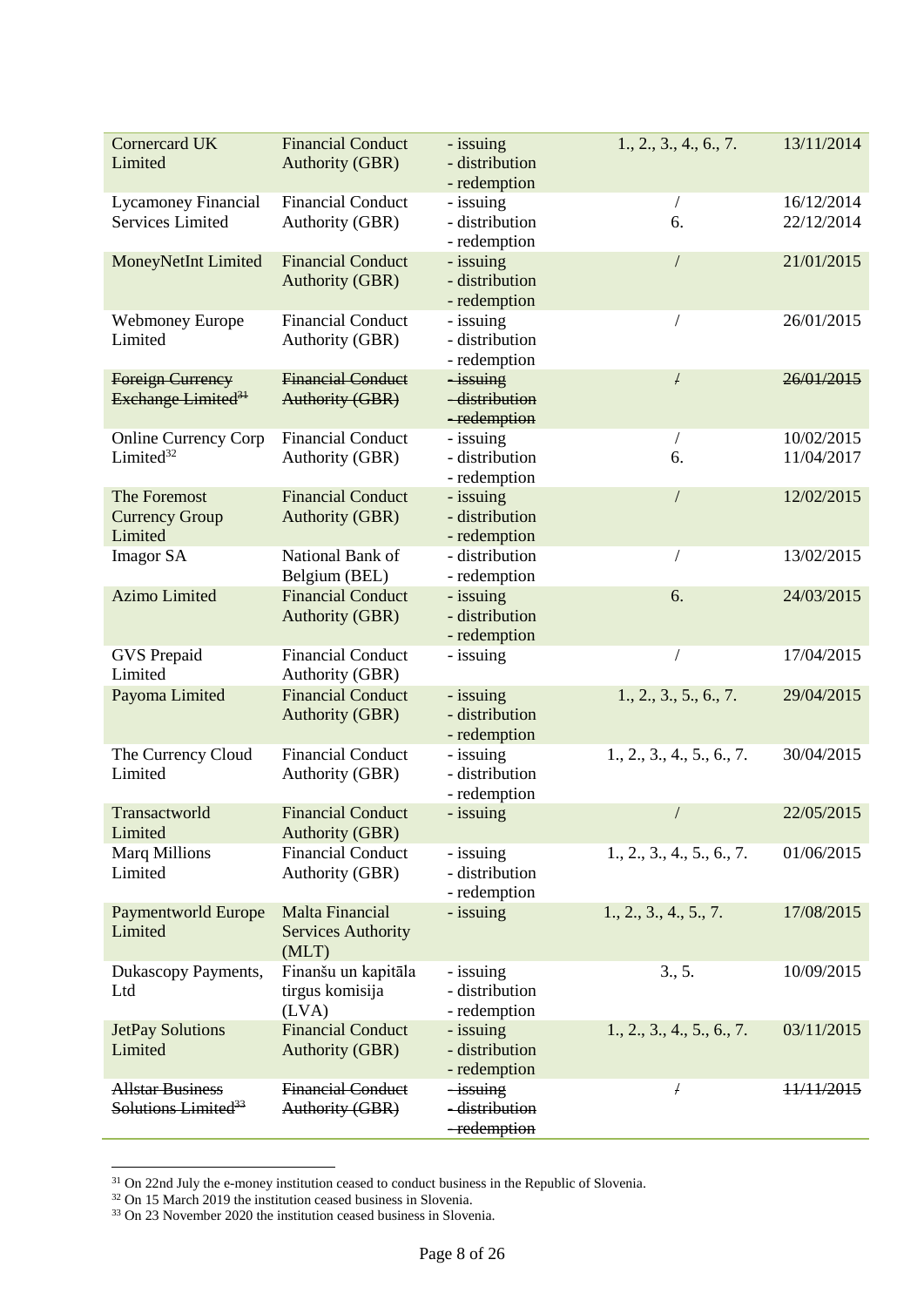| IFX (UK) Limited                                                                                       | <b>Financial Conduct</b><br><b>Authority (GBR)</b>                     | - issuing                                   | $\sqrt{2}$<br>1., 2., 3., 4., 5., 6., 7 | 13/11/2015<br>09/10/2017 |
|--------------------------------------------------------------------------------------------------------|------------------------------------------------------------------------|---------------------------------------------|-----------------------------------------|--------------------------|
| <b>EMP</b> Systems<br>Limited                                                                          | Malta Financial<br>Services Authority<br>(MLT)                         | - issuing<br>- distribution<br>- redemption | 1., 2., 3., 5.                          | 22/12/2015               |
| <b>TransferWise Limited</b>                                                                            | <b>Financial Conduct</b><br><b>Authority (GBR)</b>                     | - issuing<br>- distribution<br>- redemption | 6.                                      | 29/12/2015               |
| <b>VIVA PAYMENT</b><br><b>SERVICES S.A.</b>                                                            | <b>Bank of Greece</b><br>(GRC)                                         | - issuing<br>- distribution<br>- redemption | 1., 2., 3., 5., 6., 7.                  | 13/01/2016               |
| <b>World First UK</b><br>Limited <sup>34</sup>                                                         | <b>Financial Conduct</b><br><b>Authority (GBR)</b>                     | - issuing<br>- distribution<br>- redemption | 6.                                      | 16/02/2016               |
| Soldo Financial<br><b>Services Limited</b>                                                             | <b>Financial Conduct</b><br>Authority (GBR)                            | - issuing<br>- redemption                   | $\sqrt{2}$                              | 18/02/2016               |
| <b>Stripe Payments</b><br><b>UK</b> Limited                                                            | <b>Financial Conduct</b><br><b>Authority (GBR)</b>                     | - issuing<br>- distribution<br>- redemption | 1., 2., 3., 4., 5., 6.<br>7.,8. (PSD2)  | 24/02/2016<br>02/04/2019 |
| Rezidor Loyalty<br>Management A/S                                                                      | Finanstilsynet<br>(H <sub>W</sub> )                                    | -distribution<br>-redemption                | £                                       | 25/02/2016               |
| <b>YouPass Payments</b><br><b>Europe Limited</b>                                                       | <b>Financial Conduct</b><br><b>Authority (GBR)</b>                     | - issuing<br>- distribution<br>- redemption | 3., 5., 7.<br>1., 2., 4., 6.            | 24/03/2016<br>23/06/2016 |
| <b>QIWI Wallet Europe</b><br>Limited                                                                   | Finanšu un kapitāla<br>tirgus komisija<br>(LVA)                        | - issuing<br>- distribution<br>- redemption | 3.                                      | 24/03/2016               |
| <b>GKPay Limited</b> <sup>35</sup>                                                                     | <b>Financial Conduct</b><br><b>Authority (GBR</b>                      | $-i$ ssuing                                 | 1., 2., 3., 5., 6., 7.                  | 30/03/2016               |
| Cardpay Limited                                                                                        | Central Bank of<br>Cyprus (CYP)                                        | - issuing<br>- distribution<br>- redemption | 5.<br>3.(PSD2)                          | 19/04/2016<br>07/06/2019 |
| <b>SOCIETE</b><br><b>FINANCIERE DU</b><br>PORTE-MONNAIE<br><b>ELECTRONIQUE</b><br><b>INTERBANCAIRE</b> | Autorité de<br>contrôle prudentiel<br>et de<br><b>Resolution (FRA)</b> | - issuing<br>- distribution<br>- redemption | 3., 5.<br>2. (PSD2)                     | 30/05/2016<br>13/02/2019 |
| "Paynetics" AD <sup>36 3738</sup>                                                                      | <b>Bulgarian National</b><br>Bank (BGR)                                | - issuing<br>- distribution<br>- redemption | 4, 5.<br>3.                             | 14/06/2016<br>30/07/2018 |
| SnapSwap<br>International S.C.A.                                                                       | Commission de<br>Surveillance du<br><b>Secteur Financier</b><br>(LUX)  | - issuing                                   | $\sqrt{2}$                              | 07/09/2016               |

 $34$  Until 15 February 2016, the entity provided payment services as a payment institution.

<sup>&</sup>lt;sup>35</sup> Since 13th July 2018 the entity no longer has an authorisation for the provision of services.

<sup>&</sup>lt;sup>36</sup> Until 11 April 2016, the entity provided payment services as a payment institution.

<sup>&</sup>lt;sup>37</sup> Until 1 August 2016, the institution's name was "Credibul" EAD.

<sup>38</sup> Until 1 August 2016, the institution's name was "Paynetics" EAD.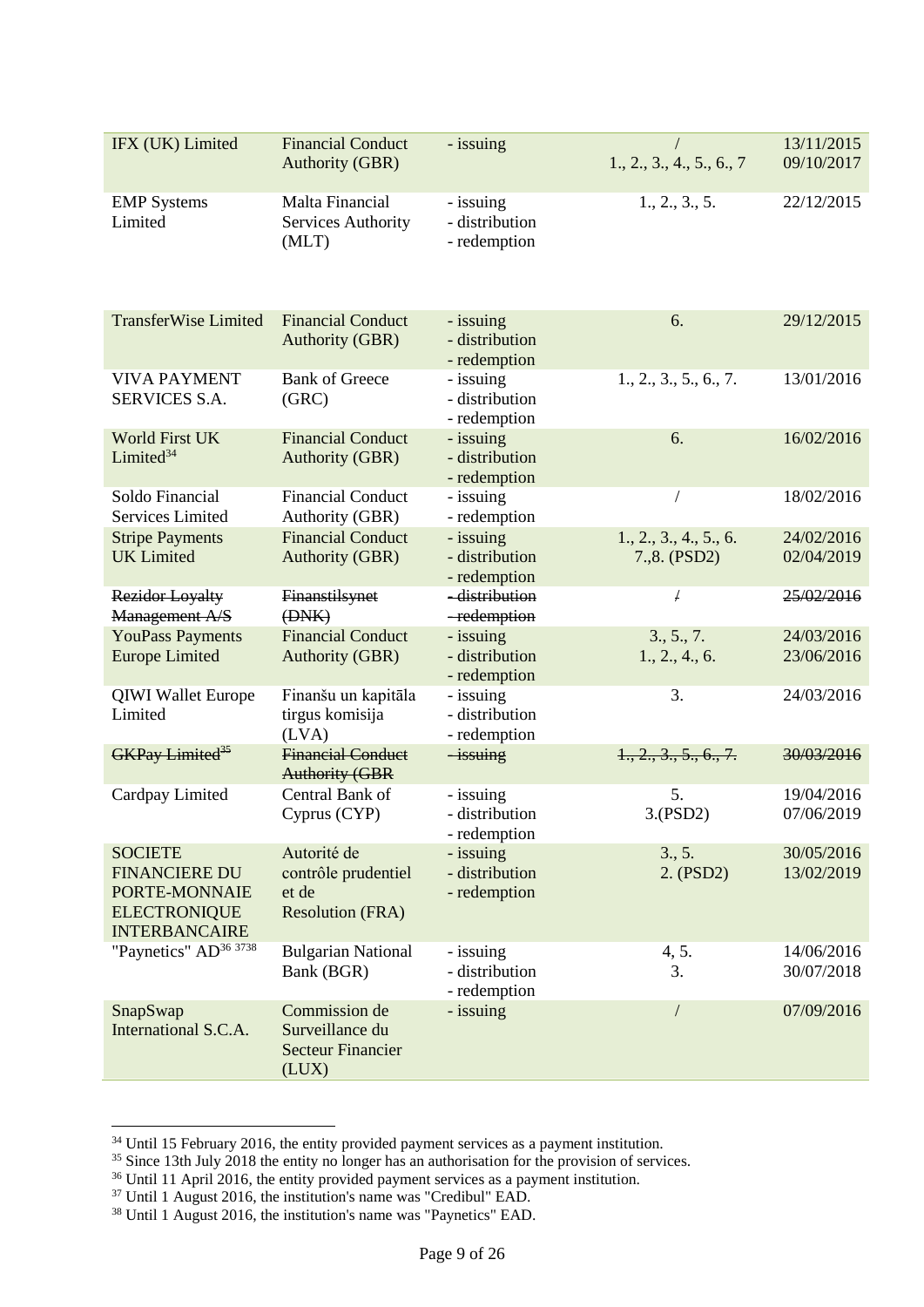| Nobel Financial                       | Malta Financial                                    | - distribution                                                 | 1., 2., 3., 5., 6., 7.     | 13/09/2016               |
|---------------------------------------|----------------------------------------------------|----------------------------------------------------------------|----------------------------|--------------------------|
| Limited                               | Services Authority<br>(MLT)                        | - redemption                                                   |                            |                          |
| <b>FaceKart Limited</b>               | <b>Financial Conduct</b><br><b>Authority (GBR)</b> | - issuing<br>- distribution<br>- redemption                    | 1., 2., 3., 4., 5., 6., 7. | 13/09/2016               |
|                                       |                                                    | Via agent:<br>Settlego Limited                                 |                            | 03/07/2017               |
| Em@ney plc                            | Malta Financial<br>Services Authority<br>(MLT)     | - issuing<br>- distribution<br>- redemption                    | 1., 2., 3., 4., 5., 6., 7. | 20/09/2016               |
| <b>Modulr FS Limited</b>              | <b>Financial Conduct</b><br><b>Authority (GBR)</b> | - issuing<br>- distribution<br>- redemption                    |                            | 19/10/2016               |
|                                       |                                                    | Via agent:<br><b>Modulr Finance</b><br>Limited                 |                            | 02/11/2016               |
|                                       |                                                    | Xace Limited                                                   |                            | 07/08/2020               |
|                                       |                                                    | Fibermode Ltd                                                  |                            | 02/09/2020               |
|                                       |                                                    | <b>Bottlepay Ltd</b>                                           |                            | 02/09/2020               |
|                                       |                                                    | <b>Paxport Group UK</b>                                        |                            | 03/09/2020               |
|                                       |                                                    | Limited<br>Lerex Technology<br>Limited                         |                            | 03/09/2020               |
|                                       |                                                    | <b>Crowd Property</b><br>Limited                               |                            | 08/09/2020               |
|                                       |                                                    | <b>Blockchain Access</b><br>UK Limited C/O<br>Legalinx Limited |                            | 08/09/2020               |
|                                       |                                                    | <b>Tallis House</b><br>Fortu Wealth<br>Limited                 |                            | 08/09/2020               |
|                                       |                                                    | <b>Blockstar</b><br>Developments Ltd                           |                            | 17/09/2020               |
|                                       |                                                    | Via distributor:                                               |                            |                          |
|                                       |                                                    | <b>BX Op Services</b><br><b>LTD</b>                            |                            | 12.11.2020               |
|                                       |                                                    | Cpay Ltd                                                       |                            | 13.11.2020               |
| <b>Facebook Payments</b>              | Central Bank of                                    | MeshPay EU B.V.<br>- issuing                                   | 3., 5., 6., 7.             | 13.11.2020<br>25/10/2016 |
| <b>International Limited</b>          | Ireland (IRL)                                      | - distribution<br>- redemption                                 |                            |                          |
| <b>SEQR Payments AB</b> <sup>39</sup> | Finansinspektionen<br>(SWE)                        | -issuing<br>-distribution<br>-redemption                       | 3, 4, 5, 6.                | 17/01/2017               |
| W-HA                                  | Autorité de                                        | - issuing                                                      | 3., 5., 7.                 | 19/01/2017               |
|                                       | contrôle prudentiel                                | - distribution                                                 |                            |                          |
|                                       | et de                                              | - redemption                                                   |                            |                          |
|                                       | Resolution (FRA)                                   |                                                                |                            |                          |

<sup>&</sup>lt;sup>39</sup> Since 25th January 2019 the entity no longer has an authorisation for the provision of services.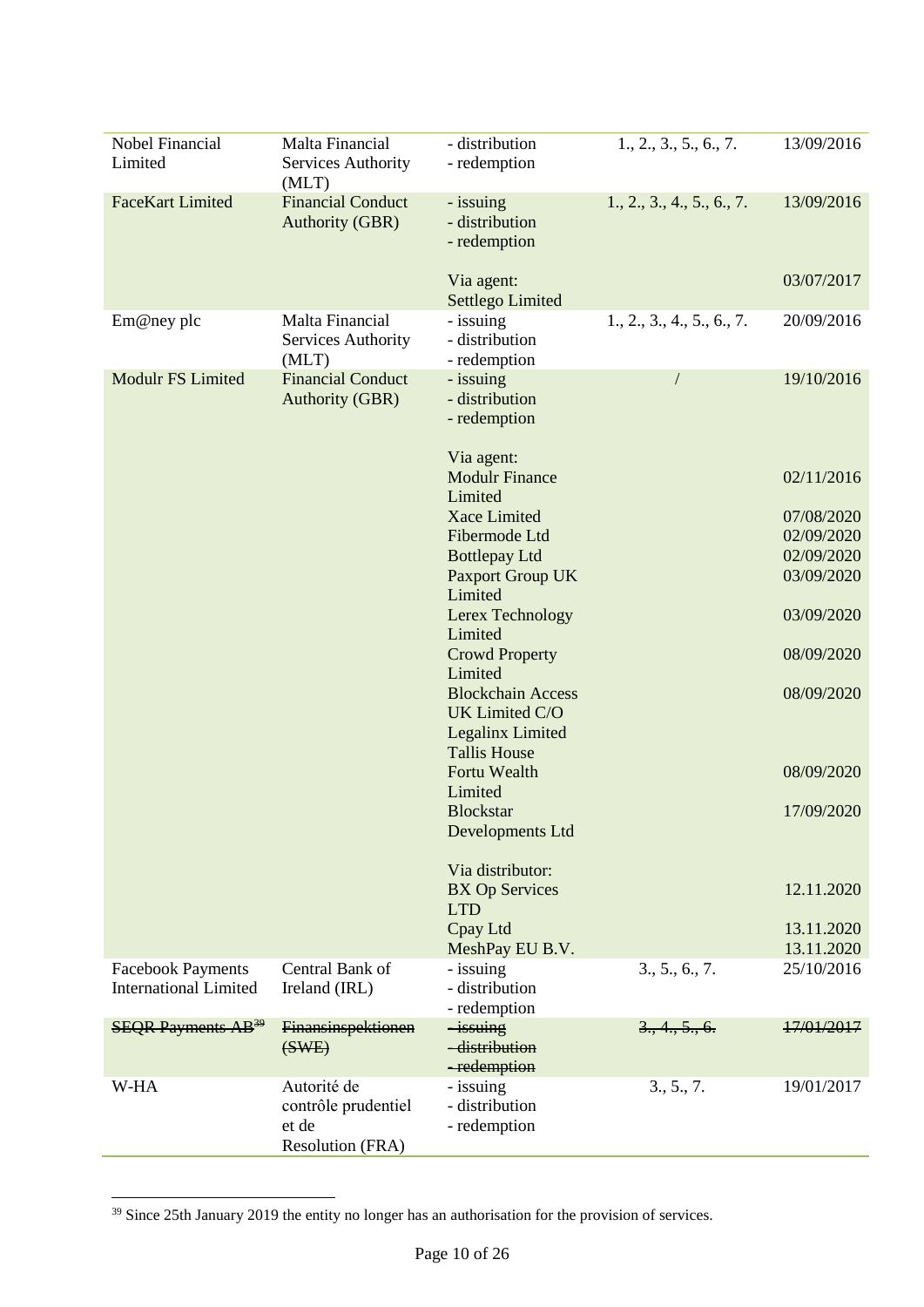| <b>International Fintech,</b><br><b>UAB</b>                | <b>Lietuvos Bankas</b><br>(LTU)                                 | - issuing<br>- distribution<br>- redemption       | 3., 5.                     | 19/01/2017               |
|------------------------------------------------------------|-----------------------------------------------------------------|---------------------------------------------------|----------------------------|--------------------------|
|                                                            |                                                                 | Via agent:<br>Caspero UAB<br><b>VeriCents UAB</b> | 3., 5.<br>3., 5., 6.       | 06/02/2018<br>06/02/2018 |
| DLocal Ltd <sup>40</sup>                                   | Malta Financial<br>Services Authority<br>(MLT)                  | - issuing                                         | 6., 7.                     | 24/02/2017               |
| Transact24 (UK)<br>Limited <sup>41</sup>                   | <b>Financial Conduct</b><br><b>Authority (GBR)</b>              | $-$ issuing<br>-distribution<br>-redemption       | 1., 2., 3., 4., 5., 6., 7. | 01/03/2017               |
| Sepaga E.M.I.<br>Limited                                   | Central Bank of<br>Cyprus (CYP)                                 | - issuing<br>- distribution<br>- redemption       | 2., 3., 5.                 | 13/03/2017               |
| Cambridge<br>Mercantile Corp (UK)<br>Limited               | <b>Financial Conduct</b><br><b>Authority (GBR)</b>              | - issuing<br>- distribution<br>- redemption       | $\sqrt{2}$                 | 30/03/2017               |
| <b>DOCOMO</b> Digital<br><b>Payment Services AG</b>        | <b>Financial Market</b><br>Authority (LIE)                      | - issuing<br>- distribution<br>- redemption       | 1., 2., 3., 5., 6., 7.     | 30/03/2017               |
| <b>Hyperwallet Systems</b><br><b>Europe Limited</b>        | <b>Financial Conduct</b><br><b>Authority (GBR)</b>              | - issuing<br>- distribution<br>- redemption       | 1., 2., 3., 4., 5., 6., 7. | 11/04/2017               |
| UAB "deVere E-<br>Money"                                   | Lietuvos Bankas<br>(LTU)                                        | - issuing<br>- distribution                       | 1., 2., 3., 4., 5., 6.     | 21/04/2017<br>04/07/2018 |
|                                                            |                                                                 | - redemption                                      |                            |                          |
| <b>CB Payments Limited</b>                                 | <b>Financial Conduct</b><br><b>Authority (GBR)</b>              | - issuing<br>- distribution<br>- redemption       |                            | 15/05/2017               |
| <b>Sumup Payments</b><br>Limited                           | <b>Financial Conduct</b><br>Authority (GBR)                     | - issuing<br>- distribution<br>- redemption       | 1., 2., 5.<br>3,.4. (PSD2) | 19/05/2017<br>27/05/2020 |
| <b>World First UK</b><br>Limited                           | <b>Financial Conduct</b><br><b>Authority (GBR)</b>              | - issuing<br>- distribution<br>- redemption       | 1., 2., 3., 4., 5., 6., 7. | 19/05/2017               |
| TSI-Transaction<br>services<br>international <sup>42</sup> | Autorité de<br>contrôle prudentiel<br>et de<br>Resolution (FRA) | - issuing<br>- distribution<br>- redemption       |                            | 29/05/2017               |
| <b>Centtrip Limited</b>                                    | <b>Financial Conduct</b><br><b>Authority (GBR)</b>              | - issuing<br>- distribution<br>- redemption       | 1., 2., 3., 4., 5., 6., 7. | 07/06/2017               |
| <b>Fasterpay Limited</b>                                   | <b>Financial Conduct</b><br>Authority (GBR)                     | - issuing<br>- distribution<br>- redemption       |                            | 13/06/2017               |
| <b>Clear Junction</b><br>Limited                           | <b>Financial Conduct</b><br><b>Authority (GBR)</b>              | - issuing<br>- distribution<br>- redemption       | 1., 2., 3., 4., 5., 6., 7. | 16/06/2017               |

<sup>&</sup>lt;sup>40</sup> Until 23 June 2017, the institution's name was Emerge Global Ltd.

<sup>&</sup>lt;sup>41</sup> On 9th December 2020 the company ceased to conduct business in the Republic of Slovenia.

 $42$  Until 15 June 2017, the institution's name was Ticket surf international (TSI).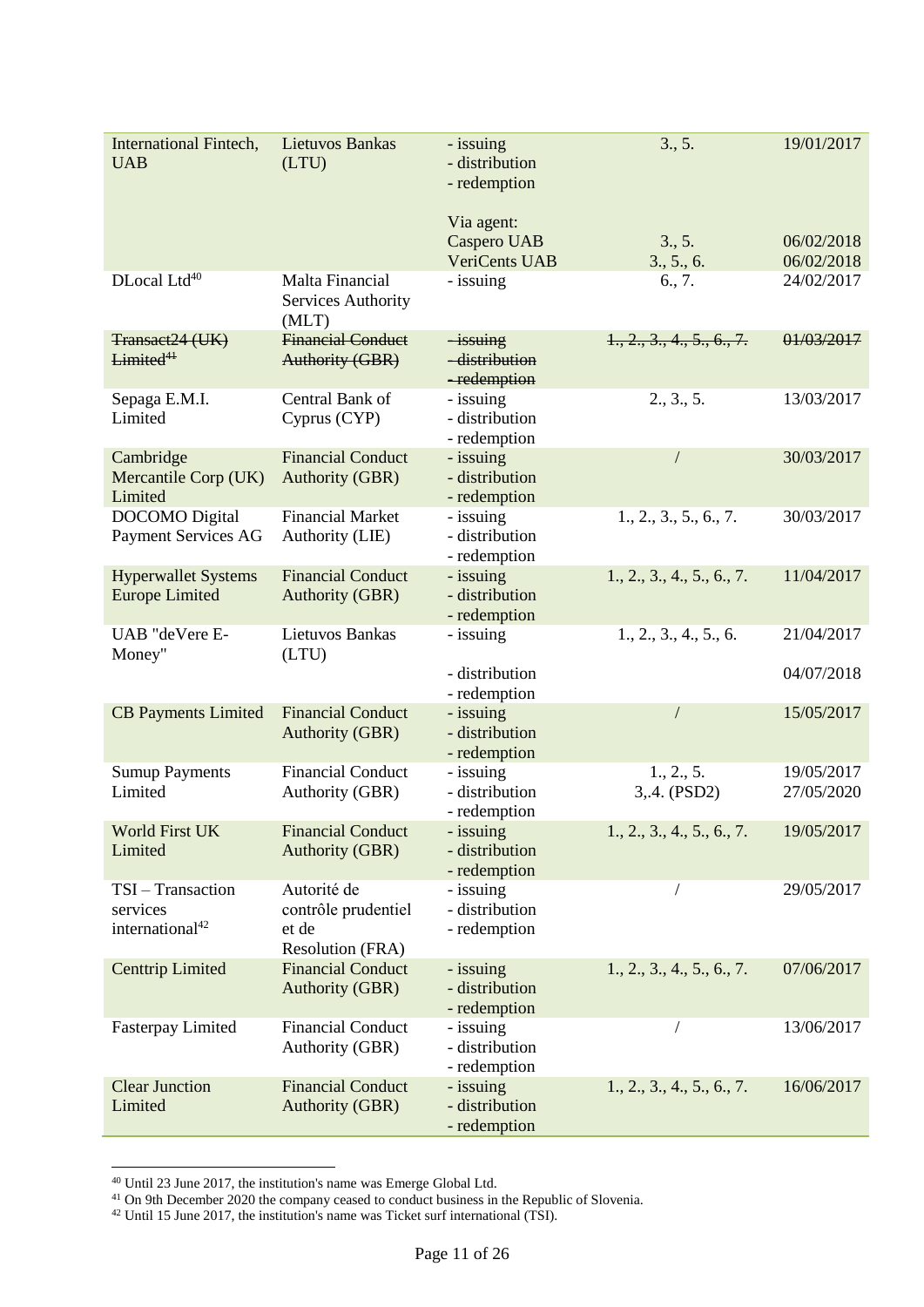| <b>WEX Europe UK</b>           | <b>Financial Conduct</b> | - issuing                    |                            | 21/06/2017 |
|--------------------------------|--------------------------|------------------------------|----------------------------|------------|
| Limited                        | Authority (GBR)          | - distribution               | 1., 2., 3., 4., 5., 6., 7. | 18/10/2017 |
|                                |                          | - redemption                 |                            |            |
| <b>Tor Currency</b>            | <b>Financial Conduct</b> | $-i$ ssuing                  | 6.                         | 21/06/2017 |
| Exchange Limited <sup>43</sup> | <b>Authority (GBR)</b>   | -distribution                |                            |            |
|                                |                          | -redemption                  |                            |            |
| CSC24Seven.com                 | Central Bank of          | - issuing                    | 5.                         | 03.07.2017 |
| Limited                        | Cyprus (CYP)             | - distribution               |                            |            |
|                                |                          |                              |                            |            |
|                                |                          | - redemption                 |                            |            |
| Weezzo Ltd <sup>4445</sup>     | Central Bank of          | $-i$ ssuing<br>-distribution | F                          | 06.07.2017 |
|                                | Cyprus (CYP)             |                              |                            |            |
|                                |                          | -redemption                  |                            |            |
| The ai Corporation             | <b>Financial Conduct</b> | - issuing                    |                            | 26/07/2017 |
| Limited                        | Authority (GBR)          | - distribution               |                            |            |
|                                |                          | - redemption                 |                            |            |
| eMerchantPay                   | <b>Financial Conduct</b> | - issuing                    | 3., 5., 6., 7.             | 31/07/2017 |
| Limited                        | <b>Authority (GBR)</b>   | - redemption                 | 1., 2., 4.                 | 10/10/2017 |
|                                |                          |                              |                            |            |
|                                |                          |                              | Via agent:                 | 06/09/2017 |
|                                |                          |                              | <b>JLF</b> Enterprises Ltd |            |
| <b>Bilderlings Pay</b>         | <b>Financial Conduct</b> | - issuing                    | 1., 2., 3., 4., 5., 6., 7. | 08/08/2017 |
| Limited                        | Authority (GBR)          | - distribution               |                            |            |
|                                |                          | - redemption                 |                            |            |
| Digital Capital                | <b>Financial Conduct</b> | - issuing                    |                            | 09/08/2017 |
| Limited                        | <b>Authority (GBR)</b>   | - distribution               | 1., 2., 3., 4., 5., 6., 7. | 18/09/2017 |
|                                |                          | - redemption                 |                            |            |
| CashDash UK                    | <b>Financial Conduct</b> | - issuing                    |                            | 18/08/2017 |
| Limited                        | Authority (GBR)          | - distribution               |                            |            |
|                                |                          | - redemption                 |                            |            |
| Xapo (Gibraltar)               | Gibraltar Financial      | - issuing                    |                            |            |
| Limited                        | <b>Services</b>          |                              |                            | 28/08/2017 |
|                                | Commission               |                              |                            |            |
|                                | (GIB)                    |                              |                            |            |
| <b>BlaBla Connect</b>          | <b>Financial Conduct</b> | - issuing                    |                            | 29/08/2017 |
| Limited                        | Authority (GBR)          | - distribution               |                            |            |
|                                |                          | - redemption                 |                            |            |
| Paydoo Payments,               | <b>Lietuvos Bankas</b>   |                              | 3., 7.                     | 29/08/2017 |
| $UAB^{46}$                     | (LTU)                    |                              |                            |            |
| Decta Limited                  | <b>Financial Conduct</b> | - issuing                    | 1., 2., 3., 4., 5., 6., 7. | 30/08/2017 |
|                                | Authority (GBR)          | - distribution               |                            |            |
|                                |                          | - redemption                 |                            |            |
| <b>YoYo Wallet Limited</b>     | <b>Financial Conduct</b> | - issuing                    | 1., 2., 3., 4., 5., 6., 7. | 06/09/2017 |
|                                | <b>Authority (GBR)</b>   | - distribution               |                            |            |
|                                |                          |                              |                            |            |
|                                | Central Bank of          | - redemption<br>- issuing    | 5.                         | 15/09/2017 |
| iSignthis eMoney<br>Limited    |                          | - distribution               |                            |            |
|                                | Cyprus (CYP)             |                              |                            |            |
|                                |                          | - redemption                 |                            |            |
| <b>Fondy Limited</b>           | <b>Financial Conduct</b> | - issuing                    | F                          | 15/09/2017 |
|                                | <b>Authority (GBR)</b>   | - distribution               |                            |            |

<sup>&</sup>lt;sup>43</sup> On 22 July 2019 the institution ceased business in Slovenia.

<sup>&</sup>lt;sup>44</sup> Until August 2020, the institution's name was OKPAY CY Limited.

<sup>&</sup>lt;sup>45</sup> On 5 August 2020 the institution ceased to conduct business in the Republic of Slovenia.

<sup>46</sup> On 14 December 2017 Lietuvos Bankas sent a notification regarding the company's name change from UAB Libera exosculatio.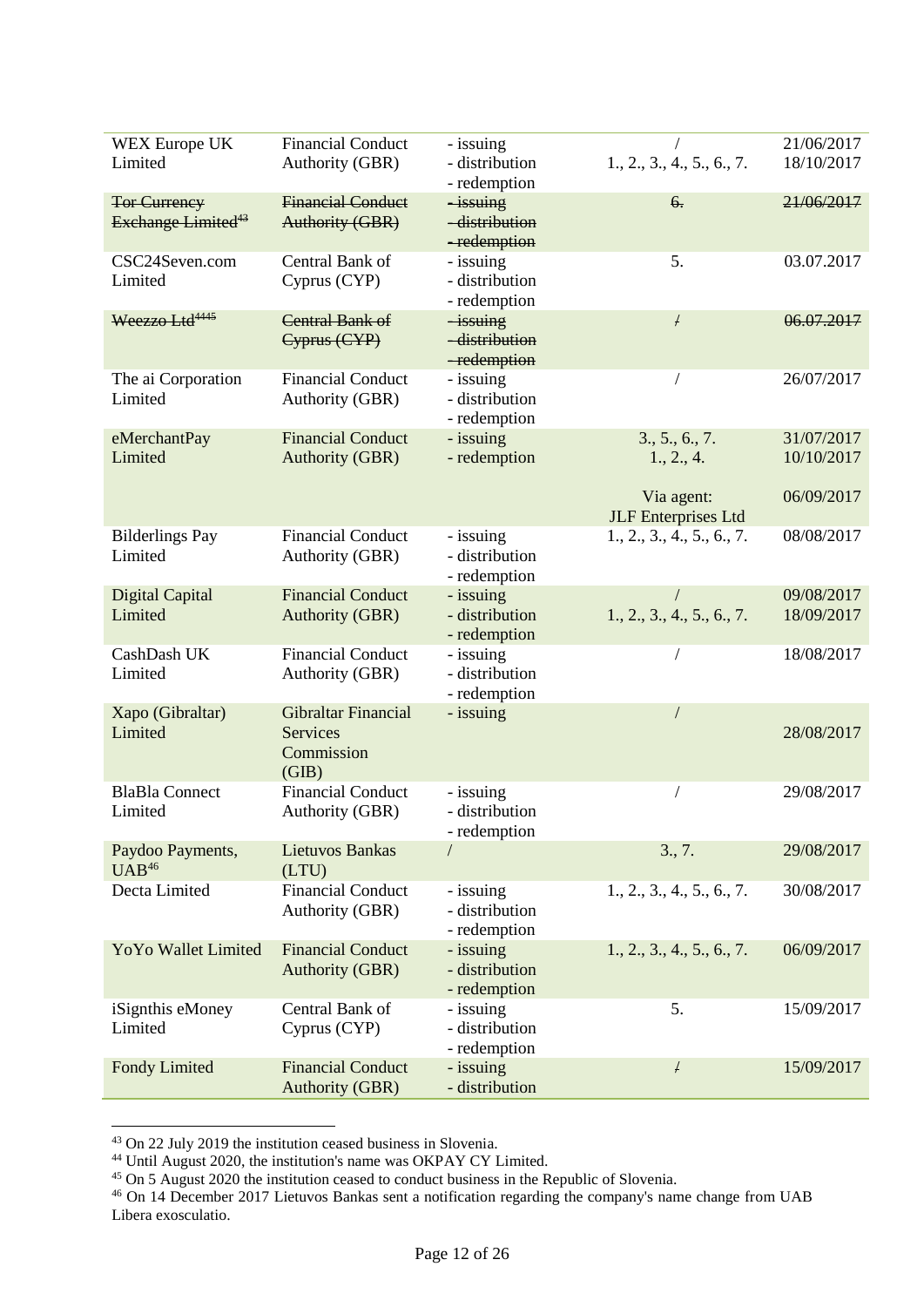|                                |                          | - redemption   |                            |            |
|--------------------------------|--------------------------|----------------|----------------------------|------------|
|                                |                          |                | 1., 2., 3., 4., 5., 6.     | 20/02/2020 |
|                                |                          |                | (PSD2)                     |            |
|                                |                          |                | 7. (PSD2)                  | 02/04/2020 |
| <b>TransferWise Limited</b>    | <b>Financial Conduct</b> | - issuing      | 1., 2., 3., 4., 5., 6., 7. | 21/09/2017 |
|                                | Authority (GBR)          | - distribution |                            |            |
|                                |                          | - redemption   |                            |            |
| PayrNet Limited                | <b>Financial Conduct</b> | - issuing      | 1., 5., 6.                 | 10/10/2017 |
|                                | <b>Authority (GBR)</b>   | - distribution |                            |            |
|                                |                          | - redemption   |                            |            |
|                                |                          |                |                            |            |
|                                |                          | via agents:    |                            |            |
|                                |                          | Kiyanpay Ltd   |                            | 11/09/2020 |
|                                |                          |                |                            |            |
| UAB Nium EU <sup>47</sup>      | Lietuvos Bankas          | - issuing      | 2., 3., 5., 6.             | 11/10/2017 |
|                                | (LTU)                    |                |                            |            |
|                                |                          | - distribution |                            | 04/07/2018 |
|                                |                          | - redemption   |                            |            |
| <b>EcommBX</b> Limited         | Central Bank of          | - issuing      | 2., 3.                     | 18/10/2017 |
|                                | Cyprus (CYP)             | - distribution | 8. (PSD2)                  | 07/06/2019 |
|                                |                          | - redemption   | 5. (PSD2)                  | 11/02/2020 |
|                                |                          |                |                            |            |
| Entropay Limited <sup>48</sup> | <b>Financial Conduct</b> | $-i$ ssuing    | 1., 2., 3., 4., 5., 6., 7. | 31/10/2017 |
|                                | <b>Authority (GBR)</b>   | -distribution  |                            |            |
|                                |                          | -redemption    |                            |            |
| <b>Vitesse PSP Limited</b>     | <b>Financial Conduct</b> | - issuing      | 1., 2., 3., 4., 5., 6., 7. | 01/11/2017 |
|                                | <b>Authority (GBR)</b>   | - distribution |                            |            |
|                                |                          | - redemption   |                            |            |
| <b>Checkout Limited</b>        | <b>Financial Conduct</b> | - issuing      | 1., 2., 5.                 | 09/11/2017 |
|                                | Authority (GBR)          | - distribution |                            |            |
|                                |                          | - redemption   |                            |            |
| Via Payments UAB               | <b>Lietuvos Bankas</b>   |                | 1., 2., 3., 4., 5., 7.     | 15/11/2017 |
|                                | (LTU)                    |                |                            |            |
| <b>UAB</b> 'Pervesk'           | Lietuvos Bankas          | - issuing      | 1., 2., 3., 5., 6.         | 15/11/2017 |
|                                | (LTU)                    | - distribution |                            |            |
|                                |                          | - redemption   |                            |            |
| <b>Sibilla Solutions</b>       | <b>Central Bank of</b>   | - issuing      |                            | 30/11/2017 |
| Limited                        | Cyprus (CYP)             | - distribution |                            |            |
|                                |                          | - redemption   |                            |            |
| <b>Ebury Partners UK</b>       | <b>Financial Conduct</b> | $-i$ ssuing    | 1., 2., 3., 4., 5., 6., 7. | 12/12/2017 |
| Limited <sup>49</sup>          | Authority (GBR)          | -distribution  |                            |            |
|                                |                          | -redemption    |                            |            |
| Volkswagen                     | Commission de            | - issuing      |                            | 13/12/2017 |
| Payments S.A. <sup>50</sup>    | Surveillance du          |                |                            |            |
|                                | <b>Secteur Financier</b> | - distribution |                            | 06/05/2019 |
|                                | (LUX)                    | - redemption   |                            |            |
|                                |                          |                | $3.,5.$ (PSD2)             | 20/08/2020 |
|                                |                          |                |                            |            |

<sup>&</sup>lt;sup>47</sup> Until 12 February 2020, the institution's name was UAB Instarem EU.

<sup>&</sup>lt;sup>48</sup> On 22nd July the e-money institution ceased to conduct business in the Republic of Slovenia.

<sup>&</sup>lt;sup>49</sup> On 22nd July the e-money institution ceased to conduct business in the Republic of Slovenia.

<sup>&</sup>lt;sup>50</sup> On 5 November 2018 Commission de Surveillance du Secteur Financier sent a notification regarding the company's name change from Volkswagen Finance Luxembourg II S.A.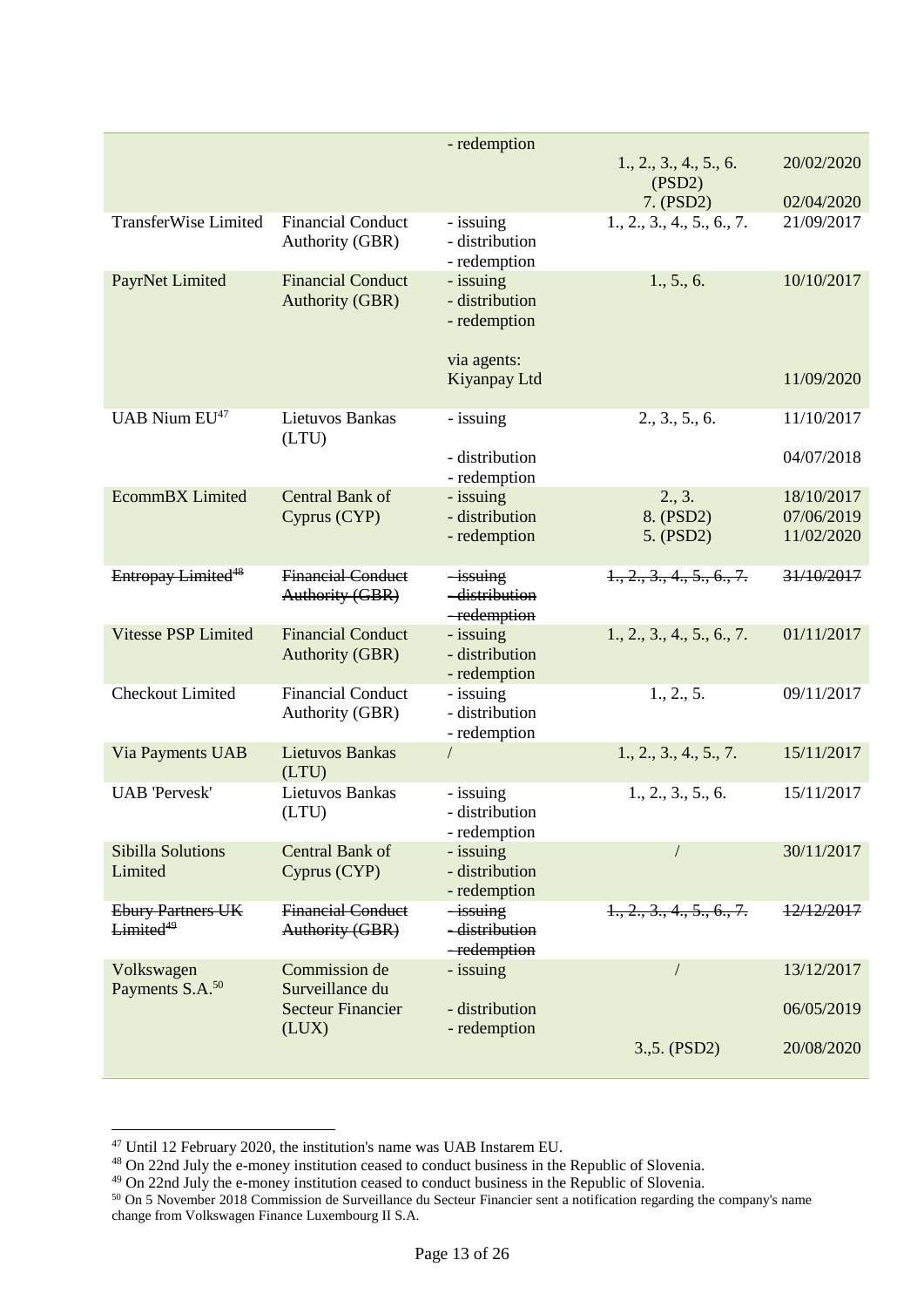| <b>Secure Nordic</b><br>Payments, UAB <sup>51</sup> | Lietuvos Bankas<br>(LTU)                           | - issuing                                   | 3., 5.                           | 03/01/2018 |
|-----------------------------------------------------|----------------------------------------------------|---------------------------------------------|----------------------------------|------------|
|                                                     |                                                    | - distribution<br>- redemption              |                                  | 04/07/2018 |
| <b>UAB</b> "IBS Lithuania"                          | <b>Lietuvos Bankas</b><br>(LTU)                    | - issuing                                   | 3.                               | 03/01/2018 |
|                                                     |                                                    | - distribution<br>- redemption              |                                  | 04/07/2018 |
| DiPocket Limited                                    | <b>Financial Conduct</b><br>Authority (GBR)        | - issuing<br>- distribution<br>- redemption | 3., 4., 5., 6., 7.               | 10/01/2018 |
| <b>Rightcard Payment</b><br><b>Services Limited</b> | <b>Financial Conduct</b><br><b>Authority (GBR)</b> | - issuing<br>- distribution<br>- redemption | 1., 2., 3., 4., 5., 6.           | 12/01/2018 |
| <b>TRUSTCOM</b><br><b>FINANCIAL UAB</b>             | Lietuvos Bankas<br>(LTU)                           | - issuing                                   | 1., 2., 3., 5., 6., 7.           | 06/02/2018 |
|                                                     |                                                    | - distribution<br>- redemption              |                                  | 04.07.2018 |
| <b>GlobalNetint UAB</b>                             | <b>Lietuvos Bankas</b><br>(LTU)                    | - issuing                                   | 1., 2., 3., 5., 6.               | 06/02/2018 |
|                                                     |                                                    | - distribution<br>- redemption              |                                  | 04/07/2018 |
| <b>UAB</b> "Seven Seas<br>Europe"                   | Lietuvos Bankas<br>(LTU)                           | - issuing                                   | 3., 5.                           | 09/02/2018 |
|                                                     |                                                    | - distribution<br>- redemption              |                                  | 04.07.2018 |
| Transactive systems<br><b>UAB</b>                   | <b>Lietuvos Bankas</b><br>(LTU)                    | - issuing                                   | 3., 5.                           | 21/02/2018 |
|                                                     |                                                    | - distribution<br>- redemption              |                                  | 04.07.2018 |
| <b>UAB BLENDER</b><br><b>LITHUANIA</b>              | Lietuvos Bankas<br>(LTU)                           | - issuing                                   | 3.                               | 21/02/2018 |
|                                                     |                                                    | - distribution<br>- redemption              |                                  | 04/07/2018 |
| <b>Transact Europe EAD</b>                          | <b>Bulgarian National</b><br>Bank (Bolgarija)      | - issuing<br>- distribution                 | 1., 2., 3., 4., 5., 6.<br>(PSD2) | 16/03/2018 |
|                                                     |                                                    | - redemption                                | 3.,5. (PSD2)                     | 05/03/2020 |
| <b>UAB</b> "Glocash<br>Payment"                     | Lietuvos Bankas<br>(LTU)                           | - issuing                                   | 1., 2., 3., 5., 6.               | 27/03/2018 |
|                                                     |                                                    | - distribution<br>- redemption              |                                  | 04/07/2018 |
| <b>Wallter UAB</b>                                  | <b>Lietuvos Bankas</b><br>(LTU)                    | - issuing                                   | 1., 2., 3., 5., 6.<br>(PSD2)     | 27/03/2018 |
|                                                     |                                                    | - distribution<br>- redemption              |                                  | 04/07/2018 |
| WireBloom Ltd <sup>52</sup>                         | <b>Financial Conduct</b><br>Authority (GBR)        | - issuing<br>- distribution<br>- redemption | $1.,2.,3.,4.,5.$ (PSD2)          | 03/04/2018 |
| <b>UAB SatchelPay</b>                               | <b>Lietuvos Bankas</b><br>(LTU)                    | - issuing                                   | 2., 3., 5.                       | 12/04/2018 |
|                                                     |                                                    | - distribution<br>- redemption              |                                  | 04/07/2018 |

<sup>1</sup> <sup>51</sup> Until 8 January 2020, the institution's name was MisterTango, UAB.

 $52$  Until 18 February 2020, the institution's name was System Merchants UK Ltd.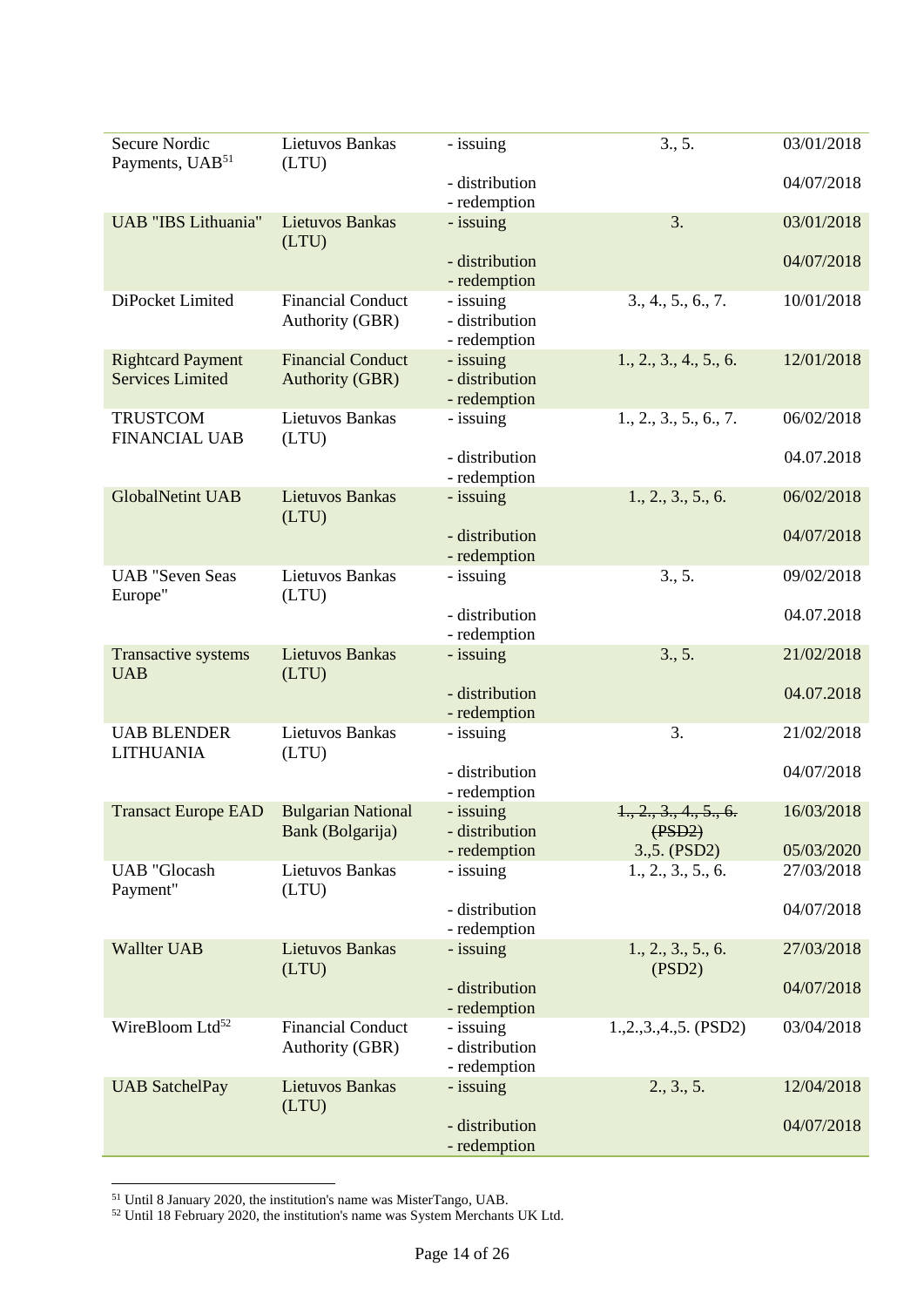| Pecunia Cards E.D.E.,<br>S.L.                       | Banco de Espana<br>(ESP)                                           | - issuing<br>- distribution<br>- redemption    | 1., 2., 3., 5.<br>(PSD2)             | 16/04/2018               |
|-----------------------------------------------------|--------------------------------------------------------------------|------------------------------------------------|--------------------------------------|--------------------------|
| <b>Moorwand Ltd</b>                                 | <b>Financial Conduct</b><br><b>Authority (GBR)</b>                 | - issuing<br>- distribution<br>- redemption    | 1., 2., 3., 4., 5., 6.<br>(PSD2)     | 01/05/2018               |
|                                                     |                                                                    | Via agent:<br><b>PAXEPT</b> Payments<br>Ltd    |                                      | 26/07/2018               |
| PaySend PLC                                         | <b>Financial Conduct</b><br>Authority (GBR)                        | - issuing<br>- distribution<br>- redemption    | 1., 2., 3., 4., 5.<br>(PSD2)<br>6.   | 02/05/2018<br>10/05/2018 |
| <b>UAB Walletto</b>                                 | <b>Lietuvos Bankas</b><br>(LTU)                                    | - issuing                                      | 1., 2., 3., 5., 6.<br>(PSD2)         | 14/05/2018               |
|                                                     |                                                                    | - distribution<br>- redemption                 |                                      | 04/07/2018               |
| Valyuz, UAB                                         | Lietuvos Bankas<br>(LTU)                                           | - issuing                                      | 2., 3., 5. (PSD2)                    | 14/05/2018               |
|                                                     |                                                                    | - distribution<br>- redemption                 |                                      | 04/07/2018               |
| iMillion Limited                                    | <b>Financial Conduct</b><br><b>Authority (GBR)</b>                 | - issuing<br>- distribution<br>- redemption    | 6. (PSD2)                            | 31/05/2018               |
| <b>LYF</b>                                          | Autorité de<br>contrôle prudentiel<br>et de<br>résolution<br>(FRA) | - issuing<br>- distribution<br>- redemption    | 3., 5. (PSD2)                        | 11/06/2018               |
| Alpha FX Limited                                    | <b>Financial Conduct</b><br><b>Authority (GBR)</b>                 | - issuing<br>- distribution<br>- redemption    | 7., 8. (PSD2)                        | 12/06/2018               |
| <b>Foreign Currency</b><br>Direct Ple <sup>53</sup> | <b>Financial Conduct</b><br>Authority (GBR)                        | <i>issuing</i><br>-distribution<br>-redemption | 6. (PSD2)                            | 12/06/2018               |
| <b>Mercury Foreign</b><br><b>Exchange Limited</b>   | <b>Financial Conduct</b><br><b>Authority (GBR)</b>                 | - issuing<br>- distribution<br>- redemption    | 6. (PSD2)                            | 12/06/2018               |
| UKForex Limited <sup>54</sup>                       | <b>Financial Conduct</b><br>Authority (GBR)                        | $-i$ ssuing<br>-distribution<br>-redemption    | 1., 3., 5., 6. (PSD2)                | 12/06/2018               |
| Paymaster Limited <sup>55</sup>                     | <b>Financial Conduct</b><br><b>Authority (GBR)</b>                 | <i>issuing</i><br>-distribution<br>-redemption | 6. (PSD2)                            | 12/06/2018               |
| <b>UAB "ZEN Global"</b>                             | Lietuvos Bankas<br>(LTU)                                           | - issuing                                      | 1., 2., 3., 5. (PSD2)                | 13/06/2018               |
|                                                     |                                                                    | - distribution<br>- redemption                 |                                      | 04/07/2018               |
| myPOS Europe Ltd                                    | <b>Financial Conduct</b><br><b>Authority (GBR)</b>                 | - issuing<br>- distribution<br>- redemption    | 1., 2., 3., 4., 5., 6., 7.<br>(PSD1) | 21/06/2018               |

<sup>&</sup>lt;sup>53</sup> On 22 July the institution ceased business in Slovenia.

<sup>&</sup>lt;sup>54</sup> On 22 July the institution ceased business in Slovenia.

<sup>&</sup>lt;sup>55</sup> On 7.4. 2020 the e-money institution ceased to conduct business in the Republic of Slovenia.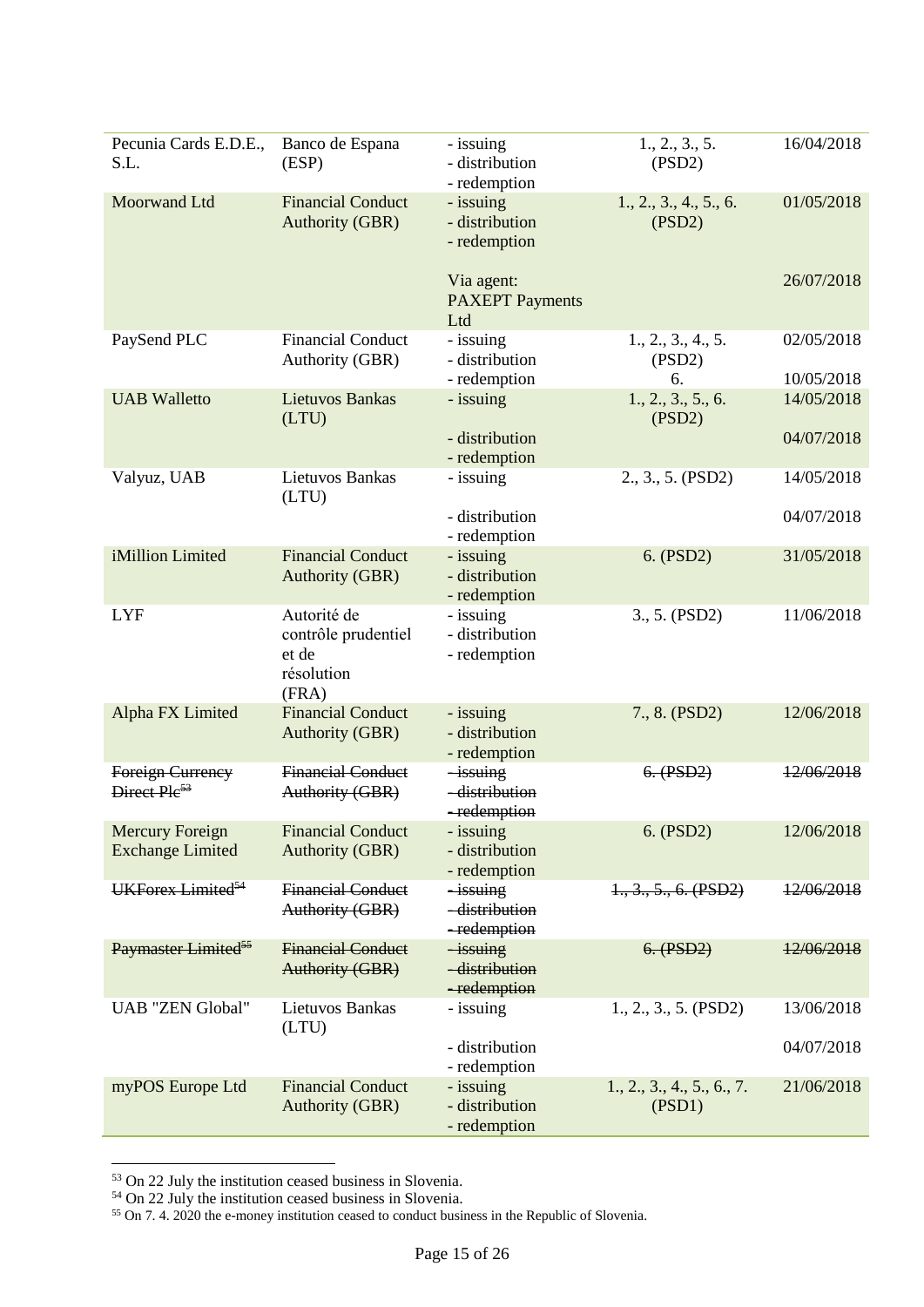| <b>Transactive Systems</b><br>Ltd                | <b>Financial Conduct</b><br>Authority (GBR)                  | - issuing<br>- distribution<br>- redemption | 3., 5., 6. (PSD2)                  | 22/06/2018               |
|--------------------------------------------------|--------------------------------------------------------------|---------------------------------------------|------------------------------------|--------------------------|
| Paybase Limited                                  | <b>Financial Conduct</b><br><b>Authority (GBR)</b>           | - issuing<br>- distribution<br>- redemption | 1., 2., 3., 4., 5., 6.<br>(PSD2)   | 29/06/2018               |
| <b>UAB</b> ConnectPay                            | Lietuvos Bankas<br>(LTU)                                     | - issuing<br>- distribution<br>- redemption | 3., 4., 5. (PSD2)                  | 04/07/2018               |
| UAB "SAFU.COM"56                                 | <b>Lietuvos Bankas</b><br>(LTU)                              | - issuing<br>- distribution<br>- redemption | 1., 2., 3., 4., 5., 6.<br>(PSD2)   | 16/07/2018               |
| Tuxedo Money Card<br>Limited                     | <b>Financial Conduct</b><br>Authority (GBR)                  | - issuing<br>- distribution<br>- redemption | 1., 2., 3., 4., 5.<br>(PSD2)       | 09/08/2018               |
| <b>UAB PanPay Europe</b>                         | <b>Lietuvos Bankas</b><br>(LTU)                              | - issuing<br>- distribution<br>- redemption | 3., 4., 5., 6. (PSD2)              | 24/08/2018               |
| Maneuver LT, UAB                                 | Lietuvos Bankas<br>(LTU)                                     | - issuing<br>- distribution<br>- redemption | 1., 2., 3., 5. (PSD2)              | 06/09/2018               |
| <b>First Data GmbH</b>                           | Bundesanstalt für<br>Finanzdienstleistun<br>gsaufsicht (DEU) | $\sqrt{2}$                                  | 1., 2., 3., 4., 5., 6.<br>(PSD2)   | 14/09/2018               |
| <b>Intersolve Payments</b><br>B.V. <sup>57</sup> | De Nederlandsche<br>Bank (NLD)                               | - issuing<br>- distribution<br>- redemption | 3.<br>1., 5., 6., 7., 8.<br>(PSD2) | 18/09/2018<br>03/12/2018 |
| <b>Euro Exchange</b><br><b>Securities UK Ltd</b> | <b>Financial Conduct</b><br><b>Authority (GBR)</b>           | - issuing<br>- distribution<br>- redemption | 1.,2.,3.,4.,5.,6.<br>(PSD2)        | 21/09/2018               |
| Dynapay Limited                                  | <b>Financial Conduct</b><br>Authority (GBR)                  | - issuing<br>- distribution<br>- redemption | 1.,2.,3.,4.,5.,6.<br>(PSD2)        | 17/10/2018               |
| <b>TalkRemit Limited</b>                         | <b>Financial Conduct</b><br><b>Authority (GBR)</b>           | - issuing<br>- distribution<br>- redemption | 1, 2, 3, 4, 5, 6.<br>(PSD2)        | 24/10/2018               |
| Revolut Ltd                                      | <b>Financial Conduct</b><br>Authority (GBR)                  | - issuing                                   | 2.,3.,4.,7.,8.<br>(PSD2)           | 31/10/2018               |
| <b>Financial House</b><br>Limited <sup>58</sup>  | <b>Financial Conduct</b><br><b>Authority (GBR)</b>           | - issuing<br>- distribution<br>- redemption | 1, 2, 3, 4, 5, 6.<br>(PSD2)        | 09/11/2018               |
| Wirex Limited                                    | <b>Financial Conduct</b><br>Authority (GBR)                  | - issuing<br>- distribution<br>- redemption | 1, 2, 5, 6.<br>(PSD2)              | 09/11/2018               |
| <b>Transaction Services</b><br>International     | Autorité de<br>contrôle prudentiel<br>et de<br>résolution    | - issuing<br>- distribution<br>- redemption | 3., 5.<br>(PSD2)                   | 12/11/2018               |

<sup>56</sup> Until 11. 9. 2020 the company's name was UAB New Entertianment Technology.

<sup>57</sup> Until 1 December 2018, the institution's name was Intersolve EGI B.V.

<sup>58</sup> Until 23 November 2018, the institution's name was Jeton Venture Limited.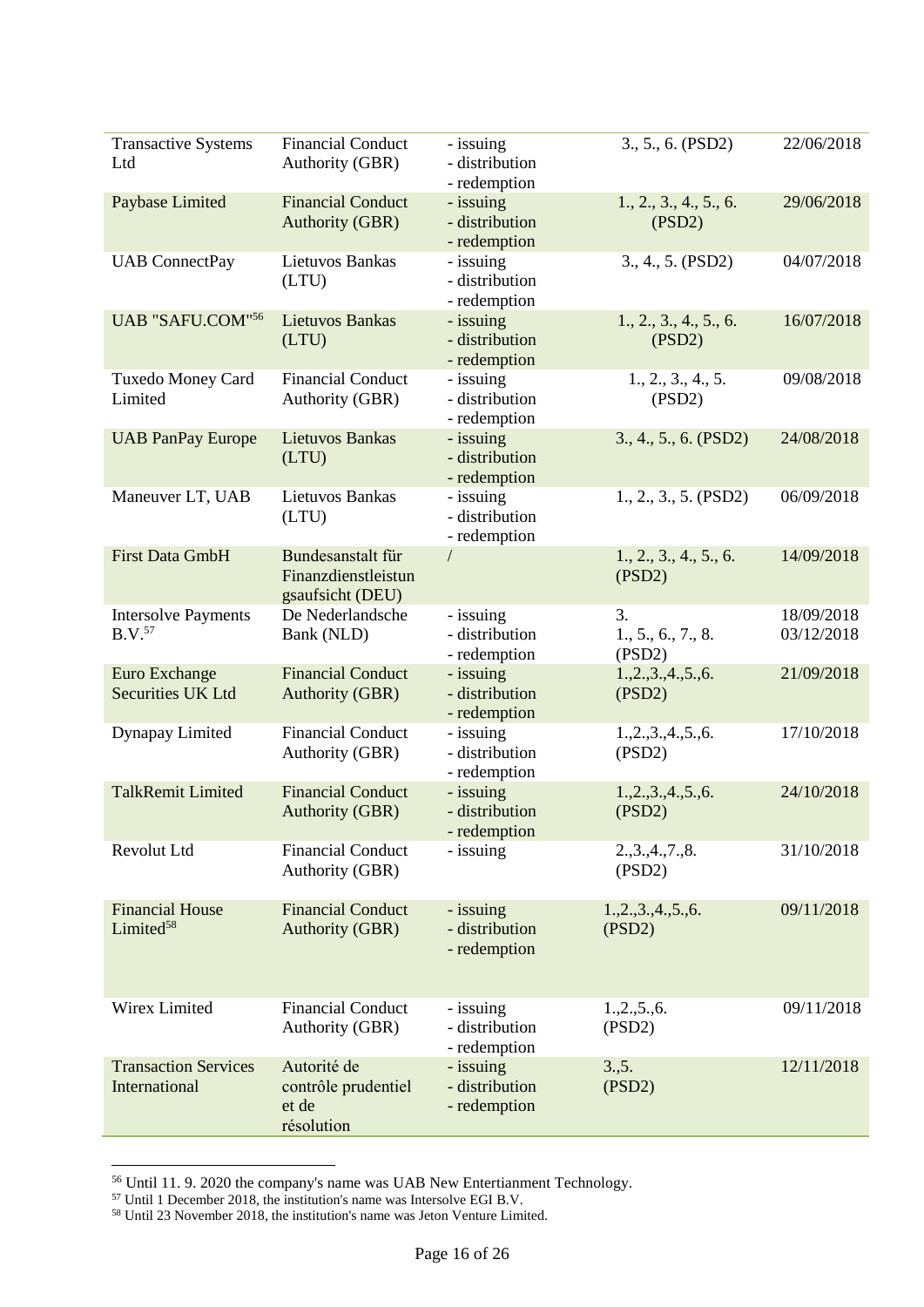|                                                   | (FRA)                                                              |                                                                                               |                                  |                          |
|---------------------------------------------------|--------------------------------------------------------------------|-----------------------------------------------------------------------------------------------|----------------------------------|--------------------------|
| WorldRemit Limited                                | <b>Financial Conduct</b><br>Authority (GBR)                        | - issuing<br>- distribution<br>- redemption                                                   | 6. (PSD2)                        | 14/11/2018               |
| Treezor                                           | Autorité de<br>contrôle prudentiel<br>et de<br>résolution<br>(FRA) | - issuing<br>- distribution<br>- redemption                                                   | 2.,5. (PSD2)                     | 20/11/2018               |
| <b>Easy Payment</b><br>Services OOD <sup>59</sup> | <b>Bulgarian National</b><br>Bank (BGR)                            | - issuing<br>- distribution<br>- redemption                                                   | 4.,5. (PSD2)                     | 03/12/2018               |
| <b>UAB</b> "Phoenix<br>Payments"                  | <b>Lietuvos Bankas</b><br>(LTU)                                    | - issuing<br>- distribution<br>- redemption                                                   | 3., 5. (PSD2)                    | 07/12/2018               |
| <b>Revolut Payments</b><br><b>UAB</b>             | Lietuvos Bankas<br>(LTU)                                           | - issuing<br>- distribution<br>- redemption                                                   | 2., 3., 5., 6., 7., 8.<br>(PSD2) | 07/12/2018               |
| Airwallex (UK)<br>Limited                         | <b>Financial Conduct</b><br><b>Authority (GBR)</b>                 | - issuing<br>- distribution<br>- redemption                                                   | 1., 2., 3., 5., 6.<br>(PSD2)     | 10/12/2018               |
| <b>UAB</b> "Paytend<br>Europe"                    | <b>Lietuvos Bankas</b><br>(LTU)                                    | - issuing<br>- distribution<br>- redemption                                                   | 5. (PSD2)                        | 12/12/2018               |
| Viola Money<br>(Europe) Limited <sup>60</sup>     | <b>Financial Conduct</b><br><b>Authority (GBR)</b>                 | - issuing<br>- distribution<br>- redemption<br>Via agent:<br><b>Currency Clear</b><br>Limited | 1, 2, 3, 5, 6, 7, 8.<br>(PSD2)   | 18/12/2018<br>30/09/2020 |
| ORO PAY LTD                                       | Central Bank of<br>Cyprus (CYP)                                    | - issuing<br>- distribution<br>- redemption                                                   |                                  | 19/12/2018               |
| <b>Optimus Cards UK</b><br>Limited                | <b>Financial Conduct</b><br><b>Authority (GBR)</b>                 | - issuing<br>via agent:                                                                       | 1.,2.,3.,4.,5.,6.<br>(PSD2)      | 27/12/2018               |
|                                                   |                                                                    | <b>Baanx Group</b><br>Limited                                                                 |                                  | 17/11/2020               |
| Google Payment<br>Lithuania UAB                   | Lietuvos Bankas<br>(LTU)                                           | - issuing<br>- distribution<br>- redemption                                                   | 3, 5, 7, 8.<br>(PSD2)            | 27/12/2018               |
| Equiniti Global<br><b>Payments Limited</b>        | <b>Financial Conduct</b><br><b>Authority (GBR)</b>                 | - issuing<br>- distribution<br>- redemption                                                   | 6. (PSD2)                        | 28/12/2018               |
| Privalgo Limited                                  | <b>Financial Conduct</b><br>Authority (GBR)                        | - issuing<br>- distribution<br>- redemption                                                   | 1, 2, 3, 4, 5, 6.<br>(PSD2)      | 04/01/2019               |

 $59$  Until  $7<sup>th</sup>$  November 2018, the entity provided payment services as a payment institution.

 $60$  Until 13 May 2019, the institution's name was V - Wallet (Europe) Limited.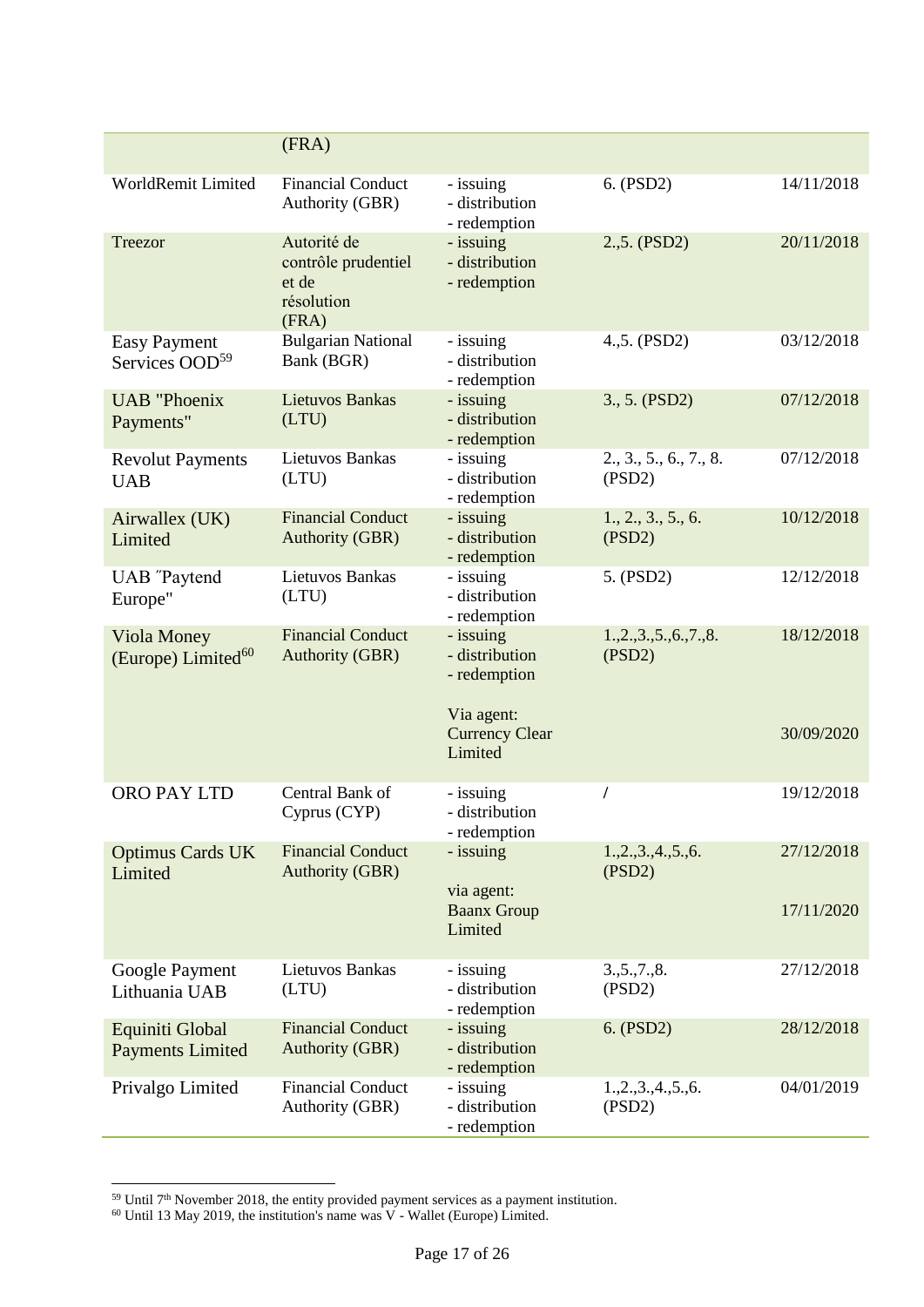| Alipay (Europe)<br>Limited S.A.                                | Commission de<br>Surveillance du<br><b>Secteur Financier</b><br>(LUX) | - issuing<br>- distribution<br>- redemption                 | 5. (PSD2)<br>6. (PSD2)                | 14/01/2019<br>08/10/2020 |
|----------------------------------------------------------------|-----------------------------------------------------------------------|-------------------------------------------------------------|---------------------------------------|--------------------------|
| Amaiz Ltd                                                      | <b>Financial Conduct</b><br>Authority (GBR)                           | - issuing<br>- distribution<br>- redemption                 | $1.,2.,3,6.$ (PSD2)                   | 15/01/2019               |
| Paystree Ltd                                                   | <b>Financial Conduct</b><br><b>Authority (GBR)</b>                    | - issuing<br>- distribution<br>- redemption                 | $1, 2, 3, 5, 6$ . (PSD2)              | 08/02/2019               |
| <b>UAB</b> "Finolita<br>Unio"                                  | Lietuvos Bankas<br>(LTU)                                              | - issuing<br>- distribution<br>- redemption                 | 3.,5. (PSD2)                          | 13/02/2019               |
| Soldo Financial<br><b>Services Ireland</b><br><b>DAC</b>       | Central Bank of<br>Ireland (IRL)                                      | - issuing<br>- distribution<br>- redemption                 | $1, 2, 3, 5$ . (PSD2)<br>7.,8. (PSD2) | 18/02/2019<br>15/09/2020 |
| <b>Fincofex Limited</b>                                        | <b>Financial Conduct</b><br>Authority (GBR)                           | - issuing<br>- distribution<br>- redemption                 | 3., 5., 6. (PSD2)                     | 20/02/2019               |
| <b>Global Star Finance</b><br>Ltd                              | <b>Financial Conduct</b><br><b>Authority (GBR)</b>                    | - issuing<br>- distribution<br>- redemption                 | $1, 2, 3, 6$ . (PSD2)                 | 25/02/2019               |
| "NEO Finance", AB                                              | Lietuvos Bankas<br>(LTU)                                              | - issuing<br>- distribution<br>- redemption                 | 5.,7. (PSD2)                          | 05/03/2019               |
| <b>Paysafe Payment</b><br><b>Solutions Limited</b><br>('PPSL") | Central Bank of<br>Ireland (IRL)                                      | - issuing<br>- distribution<br>- redemption                 | 3., 5., 7., 8. (PSD2)                 | 06/03/2019               |
| Paysafe Prepaid<br><b>Services Limited</b>                     | Central Bank of<br>Ireland (IRL)                                      | - issuing<br>- distribution<br>- redemption                 | $1, 2, 3, 5$ . (PSD2)                 | 08/03/2019               |
|                                                                |                                                                       | via distributor:<br>mc2, kreativne rešitve,<br>$d.$ o. o.   |                                       | 08/03/2019               |
| <b>Electronic Payment</b><br><b>Solutions Ltd</b>              | <b>Financial Conduct</b><br><b>Authority (GBR)</b>                    | - issuing<br>- distribution                                 | 1, 2, 3, 4, 5, 6.<br>(PSD2)           | 12/03/2019               |
| <b>Straal Ltd</b>                                              | <b>Financial Conduct</b><br>Authority (GBR)                           | - redemption<br>- issuing<br>- distribution<br>- redemption | 1, 2, 3, 4, 5.<br>(PSD2)              | 18/03/2019               |
| Settle Group AS <sup>61</sup>                                  | Finanstilsynet<br>(NOR)                                               | - issuing<br>- distribution<br>- redemption                 | 1, 2, 3, 4, 5, 6.<br>(PSD2)           | 19/03/2019               |

61Until 24. 11. 2020 the company's name was Auka AS.

Central Bank of Ireland (IRL)

Stripe Technology Europe, Limited

("STEL")

-

- issuing - distribution - redemption

3., 4., 5., 6., 7., 8.

25/03/2019

(PSD2)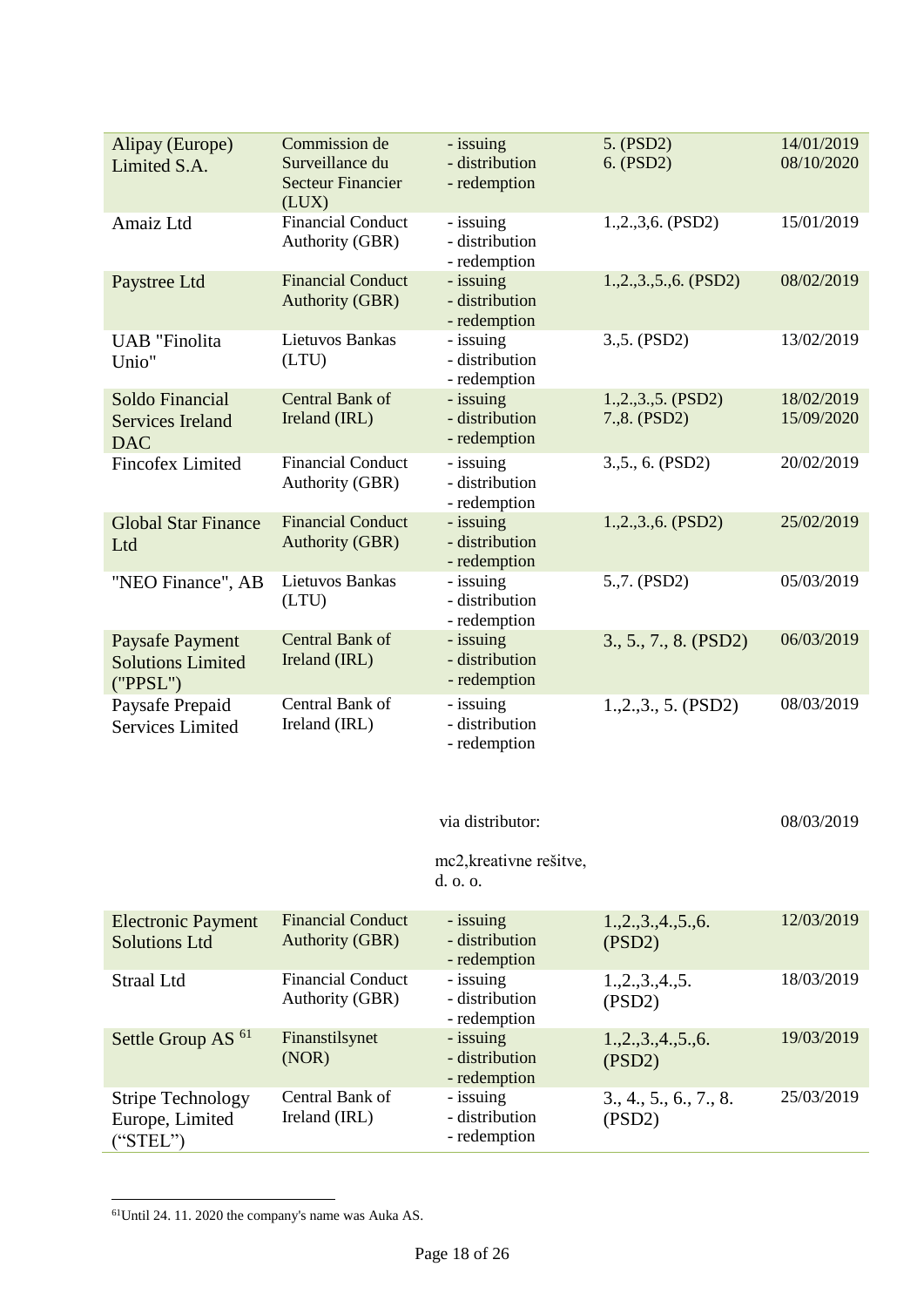| <b>Ingenico Payment</b><br>Services GmbH <sup>62</sup> | Bundesanstalt für<br><b>Finanzdienstleistun</b><br>gsaufsicht (DEU)    | $-i$ ssuing<br>-distribution<br>-redemption                     | 3., 4., 5., 6. (PSD2)        | 26/03/2019               |
|--------------------------------------------------------|------------------------------------------------------------------------|-----------------------------------------------------------------|------------------------------|--------------------------|
| Up Aganea EDE,<br>S.A.U.                               | Banco de Espana<br>(ESP)                                               | - issuing<br>- distribution<br>- redemption                     | 1.,2.,3.,5. (PSD2)           | 02/04/2019               |
| Sureswipe E.M.I.<br>Plc                                | Central Bank of<br>Cyprus (CYP)                                        | - issuing<br>- distribution<br>- redemption                     | /                            | 10/04/2019               |
| <b>IPS SOLUTIONS</b><br><b>LTD</b>                     | Central Bank of<br>Cyprus (CYP)                                        | - issuing<br>- distribution<br>- redemption                     | $3,4,5.$ (PSD2)<br>8. (PSD2) | 18/04/2019<br>29/09/2020 |
| UAB "Nexpay"                                           | <b>Lietuvos Bankas</b><br>(LTU)                                        | - issuing<br>- distribution<br>- redemption                     | 3. (PSD2)                    | 19/04/2019               |
| Paynovate SA                                           | National Bank of<br>Belgium (BEL)                                      | - issuing                                                       | 3.,4.,5. (PSD2)              | 24/04/2019               |
| NETinfoPay Ltd                                         | Central Bank of<br>Cyprus (CYP)                                        | - issuing<br>- distribution<br>- redemption                     | 8. (PSD2)                    | 25/04/2019<br>25/10/2019 |
| <b>PFS Card Services</b><br>(Ireland) Limited          | Central Bank of<br>Ireland (IRL)                                       | - issuing<br>- distribution<br>- redemption<br>via distributor: | $1.,2.,3.,5.$ (PSD2)         | 29/04/2019               |
|                                                        |                                                                        | Nova Ljubljanska<br>Banka                                       |                              | 27/11/2020               |
| Crosscard S.A. <sup>63</sup>                           | Commission de<br>Surveillance du<br><b>Secteur Financier</b><br>(LUX)  | - issuing<br>- distribution<br>- redemption                     | 5. (PSD2)                    | 30/04/2019               |
| Kitakami Limited                                       | <b>Financial Conduct</b><br>Authority (GBR)                            | - issuing<br>- distribution<br>- redemption                     | 1, 2, 3, 4, 5, 6.<br>(PSD2)  | 14/05/2019               |
| <b>Payoneer Europe</b><br>B.V. <sup>64</sup>           | De Nederlandsche<br><b>Bank (NLD)</b>                                  | $-i$ ssuing                                                     | $1, 2, 3, 5$ . (PSD2)        | 05/06/2019               |
| Dzing Finance Ltd                                      | <b>Financial Conduct</b><br>Authority (GBR)                            | - issuing<br>- distribution<br>- redemption                     | 1, 2, 3, 4, 5, 6.<br>(PSD2)  | 09/07/2019               |
| <b>Central Pay</b>                                     | Autorité de<br>contrôle prudentiel<br>et de<br><b>Resolution (FRA)</b> | - issuing<br>- distribution<br>- redemption                     | 3.,5. (PSD2)                 | 15/07/2019               |
| <b>Checkout SAS</b>                                    | Autorité de<br>contrôle prudentiel<br>et de<br><b>Resolution (FRA)</b> | - issuing<br>- distribution<br>- redemption                     |                              | 16/07/2019               |
| 3S Money Club<br>Limited                               | <b>Financial Conduct</b><br><b>Authority (GBR)</b>                     | $\sqrt{2}$                                                      | 1, 2, 3, 4, 5, 6.<br>(PSD2)  | 16/07/2019               |

 $62$  On the 30<sup>th</sup> October 2019 the e-money institution has been merged with payment institution PAYONE GmbH into emoney institution BS PAYONE GmbH.

<sup>63</sup> Until 11 June 2019, the institution's name was PPRO S.A.

<sup>&</sup>lt;sup>64</sup> On the 6<sup>th</sup> July 2020 the company ceased to conduct business.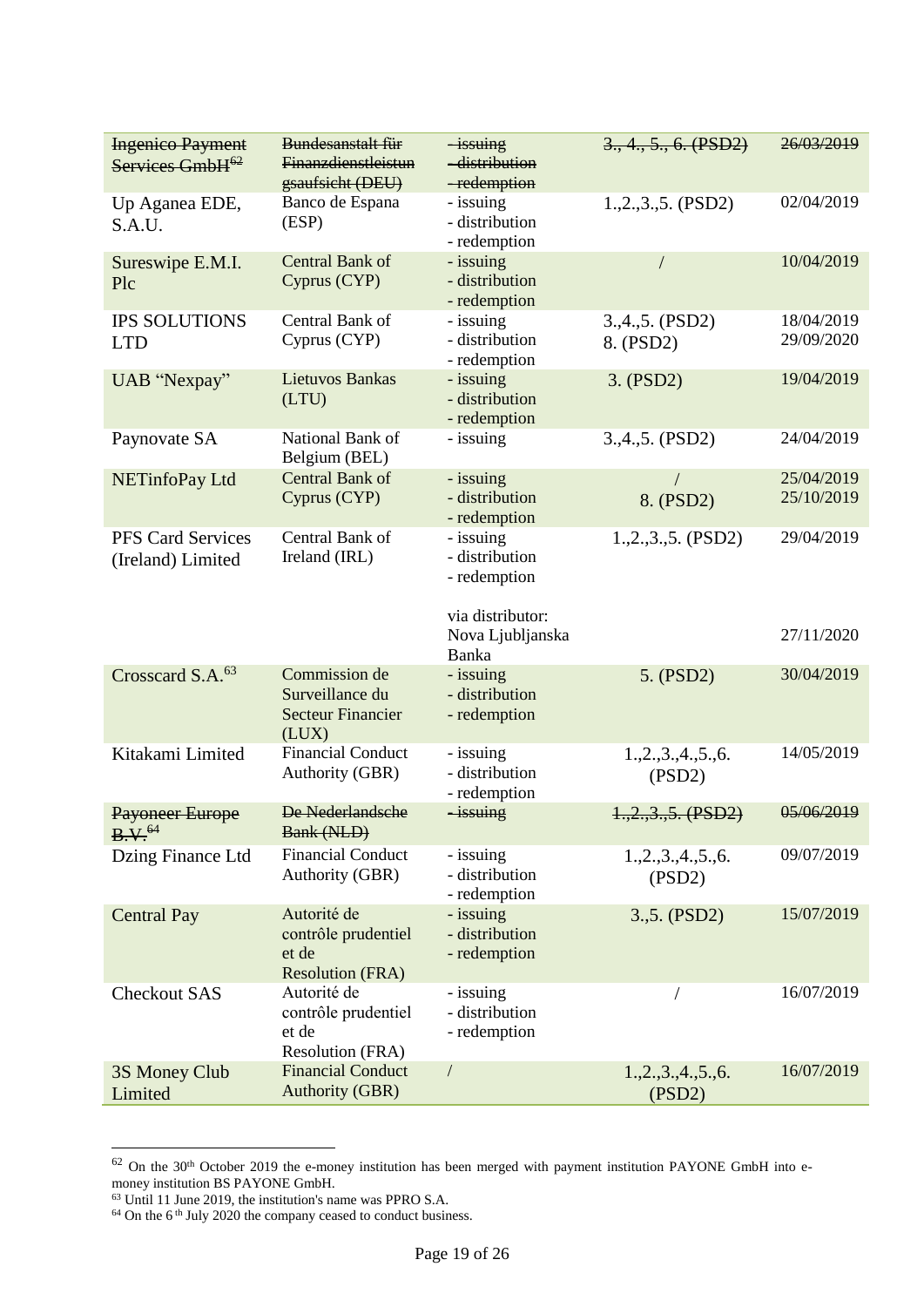| Ecommerce<br><b>Technologies LTD</b>                        | <b>Financial Conduct</b><br>Authority (GBR)        | - issuing<br>- distribution<br>- redemption     | 1, 2, 3, 4, 5, 6.<br>(PSD2) | 26/07/2019               |
|-------------------------------------------------------------|----------------------------------------------------|-------------------------------------------------|-----------------------------|--------------------------|
| <b>Emerald Financial</b><br>Group (UK) Ltd                  | <b>Financial Conduct</b><br><b>Authority (GBR)</b> | - issuing<br>- distribution<br>- redemption     | 3., 5., 6. (PSD2)           | 06/09/2019               |
| PPS EU SA                                                   | National Bank of<br>Belgium (BEL)                  | - issuing<br>- distribution<br>- redemption     | 1.,2.,3.,5. (PSD2)          | 10/09/2019               |
|                                                             |                                                    | Via agents:<br>- Monese Limited<br>- Anytime SA |                             | 16/01/2020<br>16/01/2020 |
| Intergiro<br>International<br><b>Stockholm AB</b><br>(publ) | Finansinspektionen<br>(SWE)                        | - issuing<br>- distribution<br>- redemption     | 2.,3.,5. (PSD2)             | 13/09/2019               |
| <b>Luxon Payments</b><br>Limited                            | <b>Financial Conduct</b><br>Authority (GBR)        | - issuing<br>- distribution<br>- redemption     | 1.,3.,5. (PSD2)             | 20/09/2019               |
| Wittix, UAB                                                 | <b>Lietuvos Bankas</b><br>(LTU)                    | - issuing<br>- distribution<br>- redemption     | 3., 5., 6. (PSD2)           | 30/09/2019               |
| Sumup EU<br>Payments UAB                                    | Lietuvos Bankas<br>(LTU)                           | - issuing<br>- distribution<br>- redemption     | 2.,3.,5. (PSD2)             | 30/09/2019               |
| Noveba Limited                                              | <b>Financial Conduct</b><br><b>Authority (GBR)</b> | - issuing<br>- distribution<br>- redemption     | 1, 2, 3, 4, 5, 6.<br>(PSD2) | 07/10/2019               |
| <b>Sunrate Partners</b><br><b>UK</b> Limited                | <b>Financial Conduct</b><br>Authority (GBR)        |                                                 | 1, 2, 3, 4, 5, 6.<br>(PSD2) | 07/10/2019               |
| <b>GBXP</b> Limited                                         | <b>Financial Conduct</b><br><b>Authority (GBR)</b> | - issuing<br>- distribution<br>- redemption     | $1.,2.,3.,6.$ (PSD2)        | 08/10/2019               |
| <b>PFS Card Services</b><br>(Ireland) Limited               | Central Bank of<br>Ireland (IRL)                   | - distribution<br>- redemption                  | $1, 2, 3, 5$ . (PSD2)       | 08/10/2019               |
|                                                             |                                                    | Via distributor:<br>Nova Ljubljanska<br>banka   |                             | 08/10/2019               |
| <b>Verse Payments</b><br>Lithuania UAB                      | <b>Lietuvos Bankas</b><br>(LTU)                    | - issuing<br>- distribution<br>- redemption     | 2.,3.,5. (PSD2)             | 18/10/2019               |
| <b>UAB "SONECT</b><br>Europe"                               | Lietuvos Bankas<br>(LTU)                           | - issuing<br>- distribution<br>- redemption     | 1, 2, 3, 5, 7, 8.<br>(PSD2) | 18/10/2019               |
| <b>WEX Europe</b><br>(Netherlands) B.V.                     | De Nederlandsche<br>Bank (NLD)                     | - issuing<br>- distribution<br>- redemption     | 1, 2, 3, 4, 5, 6.<br>(PSD2) | 18/10/2019               |
| Coinbase Ireland<br>Limited (the<br>»Company«)              | Central Bank of<br>Ireland (IRL)                   | - issuing<br>- distribution<br>- redemption     | 3. (PSD2)                   | 23/10/2019               |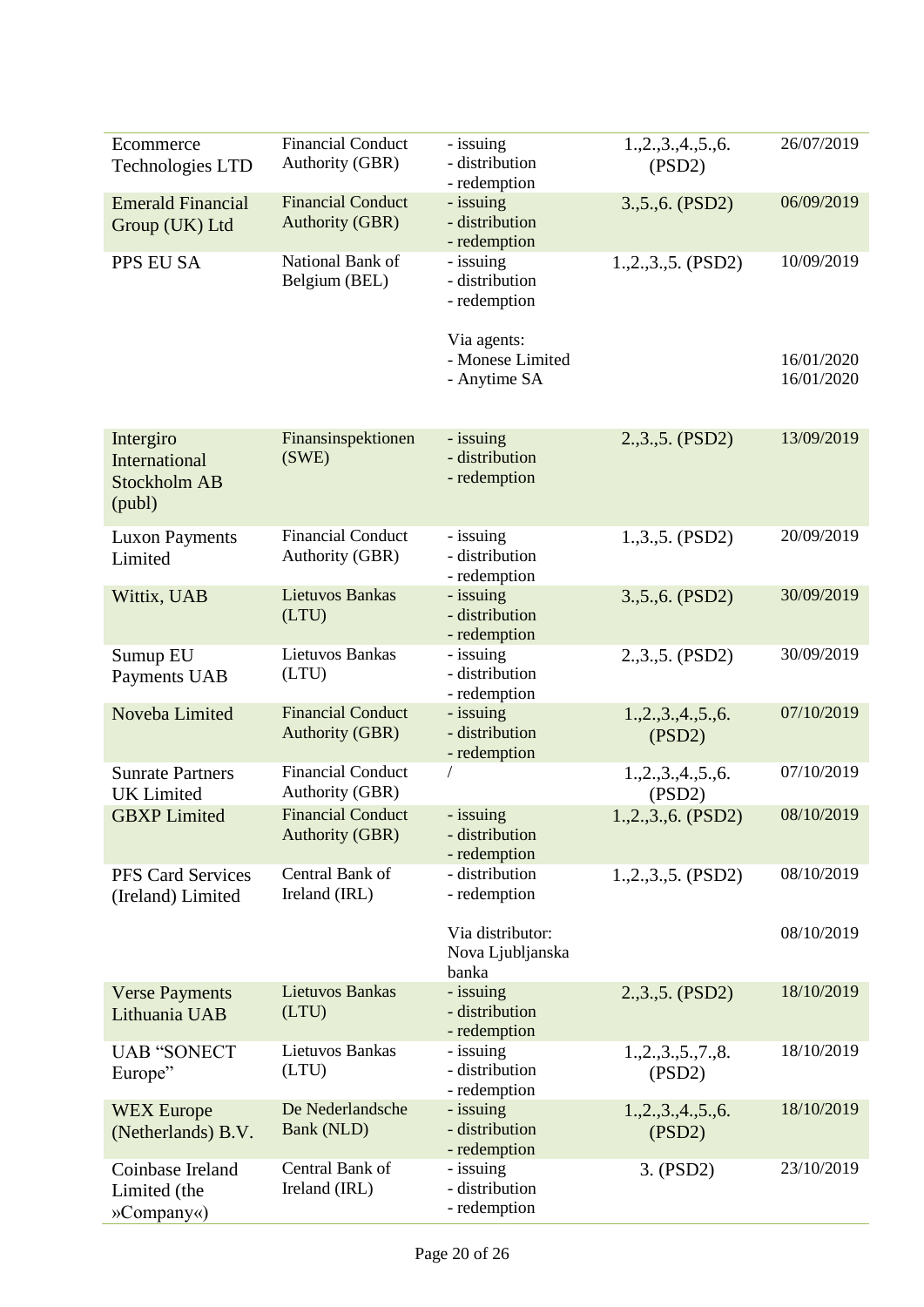| <b>Verotel Merchant</b><br>Services B.V.                                  | De Nederlandsche<br>Bank (NLD)                               | - issuing<br>- distribution<br>- redemption                                            | $1, 2, 3, 5$ . (PSD2)             | 24/10/2019               |
|---------------------------------------------------------------------------|--------------------------------------------------------------|----------------------------------------------------------------------------------------|-----------------------------------|--------------------------|
| OpenPayd Financial<br><b>Services Malta</b><br>$Ltd^{65}$                 | Malta Financial<br>Services Authority<br>(MLT)               | - issuing<br>- distribution<br>- redemption                                            | 1.,2.,3.,5.,6.<br>(PSD2)          | 24/10/2019               |
| Payone GmbH                                                               | Bundesanstalt für<br>Finanzdienstleistun<br>gsaufsicht (DEU) | - issuing<br>- distribution<br>- redemption                                            | 1, 2, 3, 4, 5, 6, 7, 8.<br>(PSD2) | 30/10/2019               |
| <b>Currencies Direct</b><br>Spain, EDE, S. L.<br>$(\times$ CDS $\times$ ) | Banco de Espana<br>(ESP)                                     | - issuing<br>- distribution<br>- redemption                                            | 3. (PSD2)                         | 15/11/2019               |
| <b>TenX Payments</b><br><b>Europe AG</b>                                  | Bundesanstalt für<br>Finanzdienstleistun<br>gsaufsicht (DEU) | - issuing<br>- distribution<br>- redemption                                            | 2.,3.,5.,6. (PSD2)                | 20/11/2019               |
| Monetley Ltd                                                              | <b>Financial Conduct</b><br>Authority (GBR)                  | - issuing<br>- distribution<br>- redemption                                            | 1, 2, 3, 4, 5, 6.<br>(PSD2)       | 21/11/2019               |
| UAB »Simplex<br><b>Payment Services«</b>                                  | <b>Lietuvos Bankas</b><br>(LTU)                              | - issuing<br>- distribution<br>- redemption                                            | 3., 5., 6. (PSD2)<br>1.,2. (PDS2) | 21/11/2019<br>21/12/2020 |
| Opal Transfer EU,<br><b>UAB</b>                                           | Lietuvos Bankas<br>(LTU)                                     | - issuing<br>- distribution<br>- redemption                                            | 1.,2.,3.,5.,6.<br>(PSD2)          | 04/12/2019               |
| Monerium EMI ehf.                                                         | Financial<br>Supervisory<br>Authority (Iceland)              | - issuing                                                                              |                                   | 11/12/2019               |
| Silvergate LT, UAB                                                        | Lietuvos Bankas<br>(LTU)                                     | - issuing<br>- distribution<br>- redemption                                            | 3., 5. (PSD2)                     | 18/12/2019               |
| Curve 1 Limited                                                           | <b>Financial Conduct</b><br><b>Authority (GBR)</b>           | - issuing<br>- distribution<br>- redemption                                            | 1, 2, 3, 5, 6, 7, 8.<br>(PSD2)    | 03/01/2020               |
| Foreign Currency<br>Direct Ireland<br>Limited                             | Central Bank of<br>Ireland (IRL)                             | - issuing<br>- distribution<br>- redemption                                            | 3., 5. (PSD2)                     | 07/01/2020               |
| <b>Koronapay Europe</b><br>Limited                                        | Central Bank of<br>Cyprus (CYP)                              |                                                                                        | 6. (PSD2)                         | 10/01/2020               |
| Payoneer Europe<br>Limited                                                | Central Bank of<br>Ireland (IRL)                             | - issuing                                                                              | 3., 5. (PSD2)                     | 10/01/2020               |
| Verified Payments,<br><b>UAB</b>                                          | <b>Lietuvos Bankas</b><br>(LTU)                              | - issuing<br>- distribution<br>- redemption                                            | 1, 2, 3, 4, 5, 6.<br>(PSD2)       | 03/02/2020               |
|                                                                           |                                                              | Via agent:<br><b>UAB</b> Truevo<br>Money<br><b>CustomHash AG</b><br><b>UAB Payrico</b> |                                   | 17/12/2020               |
| FxPro Invest Ltd <sup>66</sup>                                            | <b>Financial Conduct</b><br>Authority (GBR)                  | - issuing<br>- distribution<br>- redemption                                            | 1.,2.,3.,4.,5.,6.<br>(PSD2)       | 04/02/2020               |

<sup>65</sup> Until 17<sup>th</sup> December 2020, the institution's name was CFD Team Limited.

<sup>66</sup> Until 26 March 2020, the institution's name was Transferpro EMI Ltd.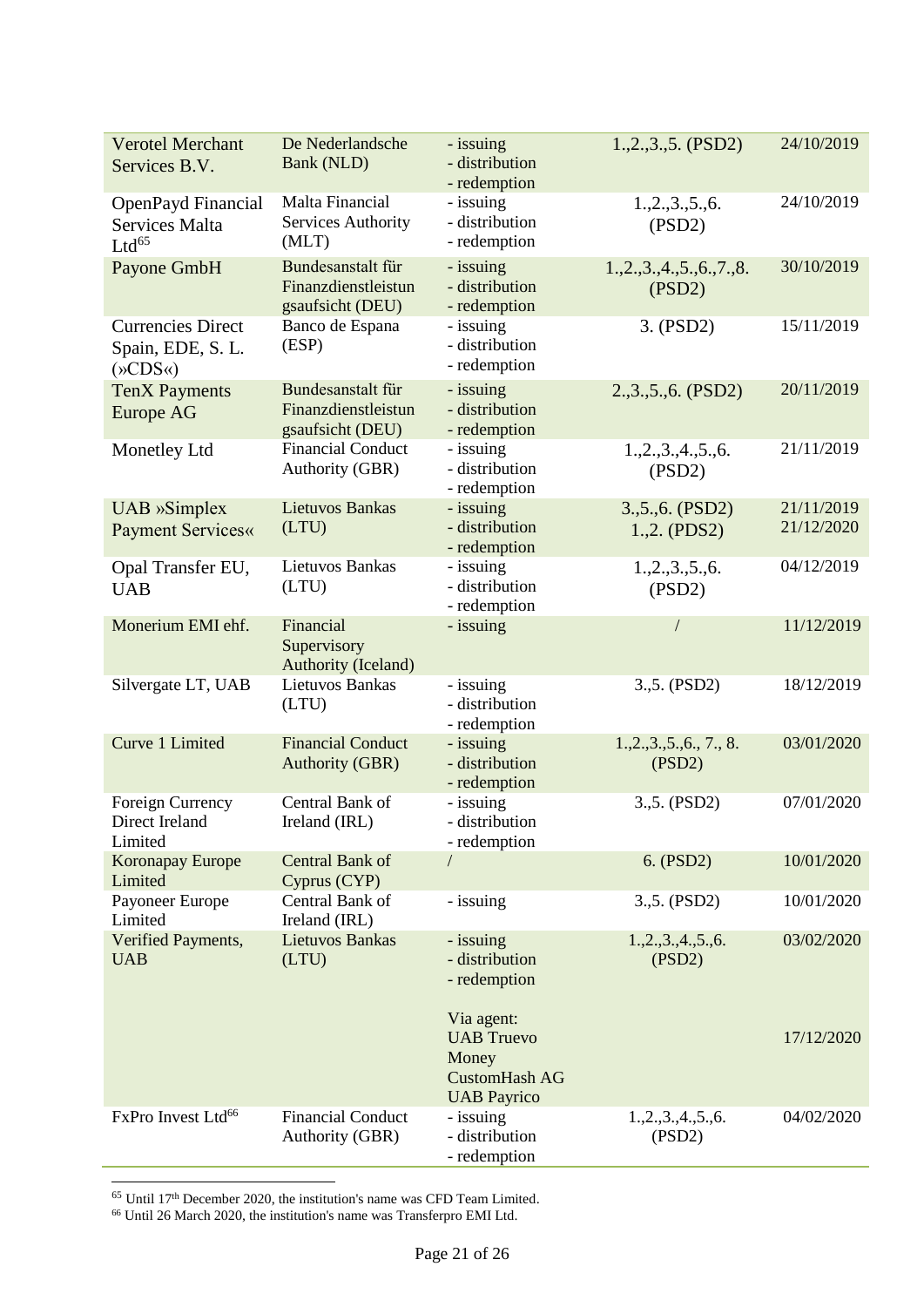| Alpha FX Limited                                  | <b>Financial Conduct</b><br><b>Authority (GBR)</b> | - issuing<br>- distribution<br>- redemption | 7.,8. (PSD2)                      | 04/02/2020 |
|---------------------------------------------------|----------------------------------------------------|---------------------------------------------|-----------------------------------|------------|
| <b>IPAGOO LLP</b>                                 | <b>Financial Conduct</b><br>Authority (GBR)        | - issuing<br>- distribution<br>- redemption | 1, 2, 3, 4, 5, 6, 7, 8.<br>(PSD2) | 17/02/2020 |
| Aircash d.o.o.                                    | <b>Croatian National</b><br>Bank (HR)              | - issuing<br>- distribution<br>- redemption | 6. (PSD2)                         | 16/03/2020 |
| Seachange<br><b>Financial Services</b><br>Limited | <b>Financial Conduct</b><br>Authority (GBR)        | - issuing<br>- distribution<br>- redemption |                                   | 18/03/2020 |
| <b>UAB TeslaPay</b>                               | <b>Lietuvos Bankas</b><br>(LTU)                    | - issuing<br>- distribution<br>- redemption | 3.,5. (PSD2)                      | 18/03/2020 |
| Mr.Banxe, UAB <sup>67</sup>                       | Lietuvos Bankas<br>(LTU)                           | - issuing<br>- distribution<br>- redemption | 2.,3.,5. (PSD2)                   | 19/03/2020 |
| <b>Larstal Limited</b>                            | <b>Financial Conduct</b><br><b>Authority (GBR)</b> | - issuing<br>- distribution<br>- redemption | 1, 2, 3, 4, 5, 6.<br>(PSD2)       | 20/03/2020 |
| <b>UAB</b> "Pyrros<br>Lithuania"                  | Lietuvos Bankas<br>(LTU)                           | - issuing<br>- distribution<br>- redemption | 1.,3.,5. (PSD2)                   | 23/03/2020 |
| Xpate Ltd                                         | <b>Financial Conduct</b><br><b>Authority (GBR)</b> | - issuing<br>- distribution<br>- redemption | 1, 2, 3, 4, 5, 6.<br>(PSD2)       | 27/03/2020 |
| <b>ETA</b> Money<br>Limited                       | <b>Financial Conduct</b><br>Authority (GBR)        | - issuing<br>- distribution<br>- redemption | 1, 2, 3, 4, 5, 6.<br>(PSD2)       | 09/04/2020 |
| <b>NEXI PAYMENTS</b><br>S.p.A.                    | Banca d'Italia (IT)                                | - issuing<br>- distribution<br>- redemption | 3.,4.,5. (PSD2)                   | 15/04/2020 |
| <b>World First</b><br>Netherlands B.V.            | De Nederlandsche<br>Bank (NLD)                     | - issuing<br>- distribution<br>- redemption | 3.,4.,5.,6. (PSD2)                | 21/04/2020 |
| DT&T<br>Corporation<br>Limited                    | <b>Financial Conduct</b><br><b>Authority (GBR)</b> | - issuing<br>- distribution<br>- redemption | 1.,2.,3.,4.,5.,6.<br>(PSD2)       | 01/05/2020 |
| Interpay UK<br>Limited                            | <b>Financial Conduct</b><br>Authority (GBR)        | - issuing<br>- distribution<br>- redemption |                                   | 13/05/2020 |
| E4F Money UAB                                     | <b>Lietuvos Bankas</b><br>(LTU)                    | - issuing<br>- distribution<br>- redemption | $1, 2, 5, 6$ . (PSD2)             | 22/05/2020 |
| <b>Opay Holding</b><br>Limited                    | <b>Financial Conduct</b><br>Authority (GBR)        | - issuing<br>- distribution<br>- redemption | 1.,2.,3.,4.,5.,6.<br>(PSD2)       | 11/06/2020 |
| <b>UAB Nandi Finance</b>                          | <b>Lietuvos Bankas</b><br>(LTU)                    | - issuing<br>- distribution<br>- redemption |                                   | 12/06/2020 |
| <b>AD Financial Group</b>                         | <b>Financial Conduct</b><br>Authority (GBR)        | - issuing<br>- distribution                 | 1, 2, 3, 4, 5, 6.<br>(PSD2)       | 02/07/2020 |

<sup>67</sup> Until 13. October 2020, the institution's name was Banxe, UAB.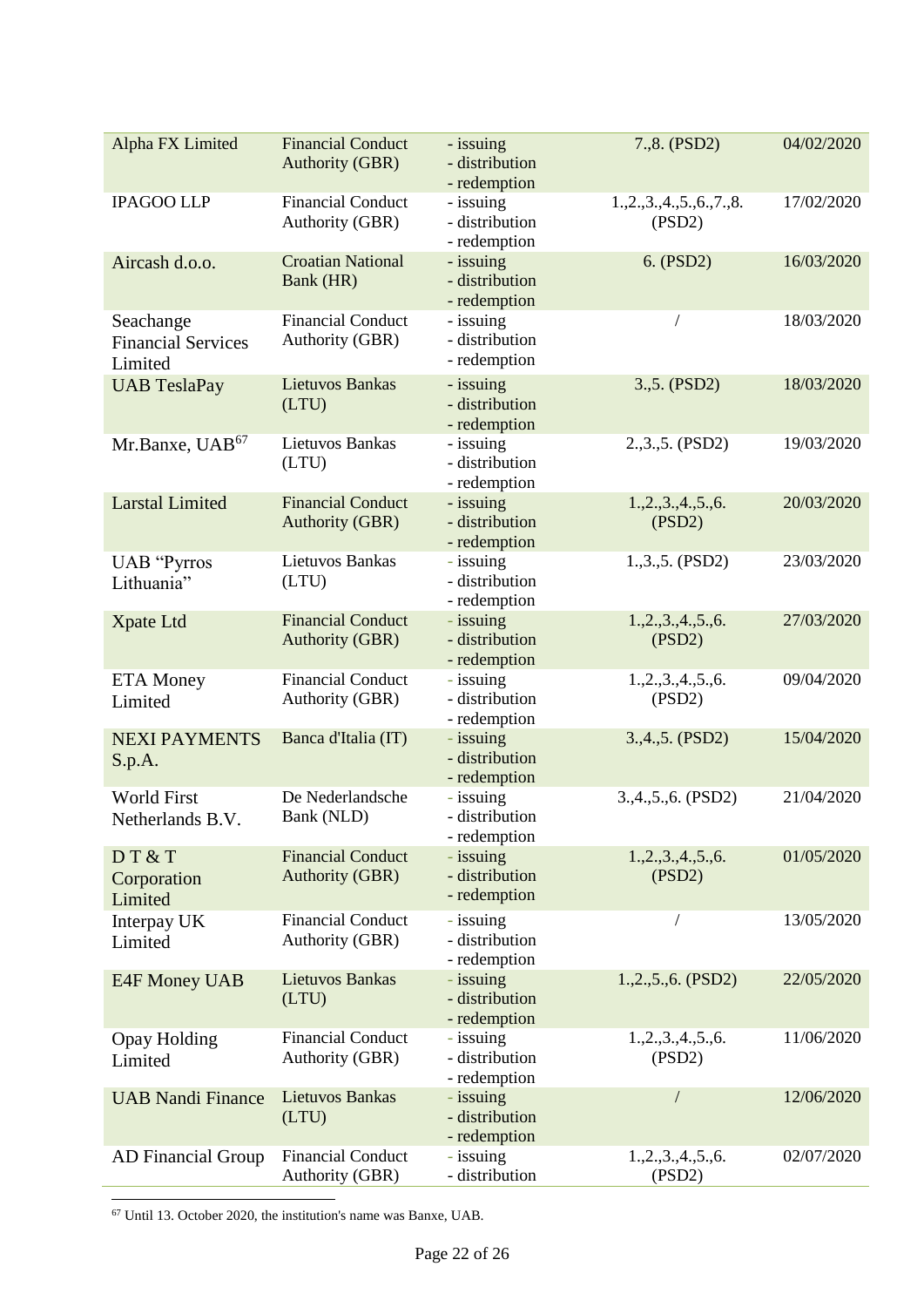| Ltd                                         |                                                       | - redemption                                                                                                                                                                                                                                                                                                                                                                                                                                                                                                                                                                                                                                                                                                          |                             |                                                                   |
|---------------------------------------------|-------------------------------------------------------|-----------------------------------------------------------------------------------------------------------------------------------------------------------------------------------------------------------------------------------------------------------------------------------------------------------------------------------------------------------------------------------------------------------------------------------------------------------------------------------------------------------------------------------------------------------------------------------------------------------------------------------------------------------------------------------------------------------------------|-----------------------------|-------------------------------------------------------------------|
| Finance<br>Incorporated<br>Limited          | Malta Financial<br><b>Services Authority</b><br>(MLT) | - issuing<br>- distribution<br>- redemption                                                                                                                                                                                                                                                                                                                                                                                                                                                                                                                                                                                                                                                                           | 3., 5., 6. (PSD2)           | 06/07/2020                                                        |
| Moneycorp<br>Technologies<br>Limited        | Central Bank of<br>Ireland (IRL)                      | - issuing<br>- distribution<br>- redemption                                                                                                                                                                                                                                                                                                                                                                                                                                                                                                                                                                                                                                                                           | 3.,5. (PSD2)                | 06/07/2020                                                        |
| Nikulipe UAB                                | Lietuvos Bankas<br>(LTU)                              | - issuing<br>- distribution<br>- redemption                                                                                                                                                                                                                                                                                                                                                                                                                                                                                                                                                                                                                                                                           | 3., 5., 7., 8. (PSD2)       | 07/07/2020                                                        |
| <b>UAB</b> "Finansines<br>paslaugos Contis" | Lietuvos Bankas<br>(LTU)                              | - issuing<br>- distribution<br>- redemption                                                                                                                                                                                                                                                                                                                                                                                                                                                                                                                                                                                                                                                                           | 2.,3.,5. (PSD2)             | 17/07/2020                                                        |
|                                             |                                                       | Via distributor:<br><b>Block Code</b><br>Limited<br><b>Global Business</b><br><b>Holding LTD</b><br><b>Admiral Markets</b><br>Cyprus Ltd<br>Bitpanda GmbH<br><b>Global Business</b><br><b>Holding LTD</b><br><b>Hold Platform</b><br>Limited<br>New Generation<br>Market SIA<br>Kinesis AG<br>Paysera LT UAB<br><b>Spectro Finance</b><br><b>UAB</b><br>Spend OU<br><b>Token Group</b><br>Limited<br><b>Trastra Limited</b><br><b>UKDE</b> Limited<br>Wirex Ireland<br>Limited<br>xChange AS<br><b>Block Code</b><br>Limited<br><b>Block Code Europe</b><br>Unipessoal LDA<br>Monolith Card<br>(Portugal)<br>Sociedade<br>Unipessoal LDA<br>My Ahmed Ireland<br>Limited<br>CFPS OÜ<br><b>SIA The Finance</b><br>Group |                             | 21/07/2020<br>19/10/2020<br>30/10/2020<br>6/11/2020<br>17/12/2020 |
| Pay Set Ltd                                 | <b>Financial Conduct</b><br><b>Authority (GBR)</b>    | - issuing<br>- distribution                                                                                                                                                                                                                                                                                                                                                                                                                                                                                                                                                                                                                                                                                           | 1, 2, 3, 4, 5, 6.<br>(PSD2) | 23/07/2020                                                        |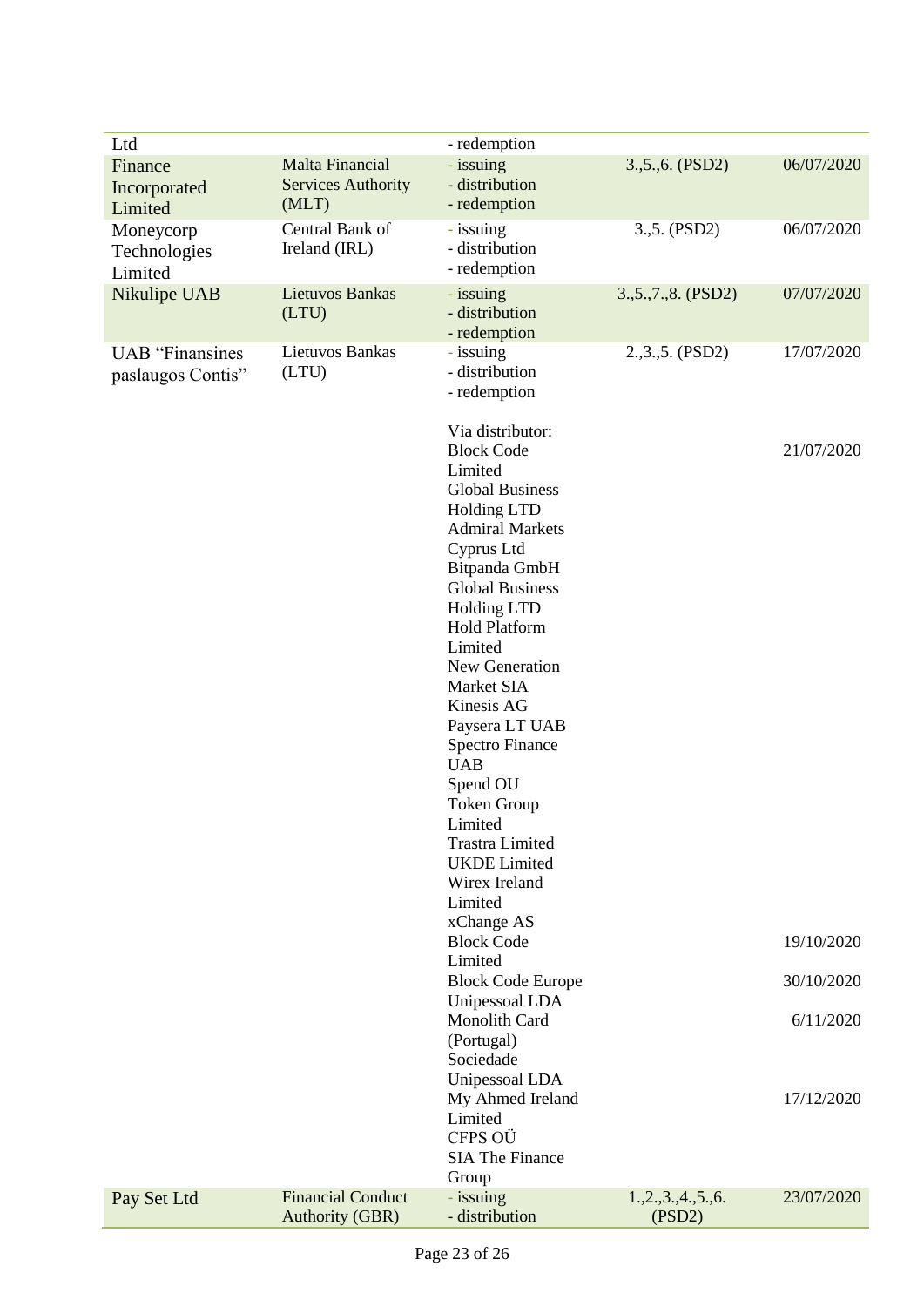|                                                  |                                                                 | - redemption                                |                             |            |
|--------------------------------------------------|-----------------------------------------------------------------|---------------------------------------------|-----------------------------|------------|
| <b>SWAN</b>                                      | Autorité de<br>contrôle prudentiel<br>et de<br>Resolution (FRA) | - issuing<br>- distribution<br>- redemption | 2., 5. (PSD2)               | 23/07/2020 |
| UAB "epayblock"                                  | <b>Lietuvos Bankas</b><br>(LTU)                                 | - issuing<br>- distribution<br>- redemption | 1.,3.,5. (PSD2)             | 24/07/2020 |
| <b>MONELIQ LTD</b>                               | <b>Financial Conduct</b><br>Authority (GBR)                     | - issuing<br>- distribution<br>- redemption | 2.,3.,5.,6. (PSD2)          | 24/07/2020 |
| <b>UAB</b> "Digital Virgo"<br>Payment"           | <b>Lietuvos Bankas</b><br>(LTU)                                 | - issuing<br>- distribution<br>- redemption | 3., 5., 6. (PSD2)           | 30/07/2020 |
| Ambr Payments,<br><b>UAB</b>                     | <b>Lietuvos Bankas</b><br>(LTU)                                 | - issuing<br>- distribution<br>- redemption | 3. (PSD2)                   | 05/08/2020 |
| Privat 3 Money<br>Limited                        | <b>Lietuvos Bankas</b><br>(LTU)                                 | - issuing<br>- distribution<br>- redemption | 1, 2, 3, 4, 5, 6.<br>(PSD2) | 07/08/2020 |
| <b>UK First Fintech</b><br>Limited               | <b>Financial Conduct</b><br>Authority (GBR)                     | - issuing<br>- distribution<br>- redemption | 3.,6. (PSD2)                | 07/08/2020 |
| Currencycloud BV                                 | De Nederlandsche<br>Bank (NLD)                                  | - issuing<br>- distribution<br>- redemption | $1, 2, 3, 5$ . (PSD2)       | 10/08/2020 |
| Recary Ltd                                       | <b>Financial Conduct</b><br>Authority (GBR)                     | - issuing<br>- distribution<br>- redemption | $1, 2, 3, 5, 6$ . (PSD2)    | 21/08/2020 |
| <b>VertoFX</b> Ltd                               | <b>Financial Conduct</b><br><b>Authority (GBR)</b>              | - issuing<br>- distribution<br>- redemption | 1.,2.,3.,6. (PSD2)          | 21/08/2020 |
| Safenetpay <sup>68</sup>                         | <b>Financial Conduct</b><br>Authority (GBR)                     | - issuing<br>- distribution<br>- redemption | 1.,2.,3.,4.,5.,6.<br>(PSD2) | 21/08/2020 |
| <b>Payment Card</b><br>Solutions (UK)<br>Limited | <b>Financial Conduct</b><br><b>Authority (GBR)</b>              | - issuing<br>- distribution<br>- redemption | 1.,2.,3.,4.,5.,6.<br>(PSD2) | 10/09/2020 |
| Gemini Europe<br>Limited                         | <b>Financial Conduct</b><br>Authority (GBR)                     | - issuing<br>- distribution<br>- redemption | 1.,2.,3.,4.,5.,6.<br>(PSD2) | 11/09/2020 |

<sup>-</sup><sup>68</sup> On 13. October 2020 the e-money institution chanced its name from SafeNetPay Services Company Limited.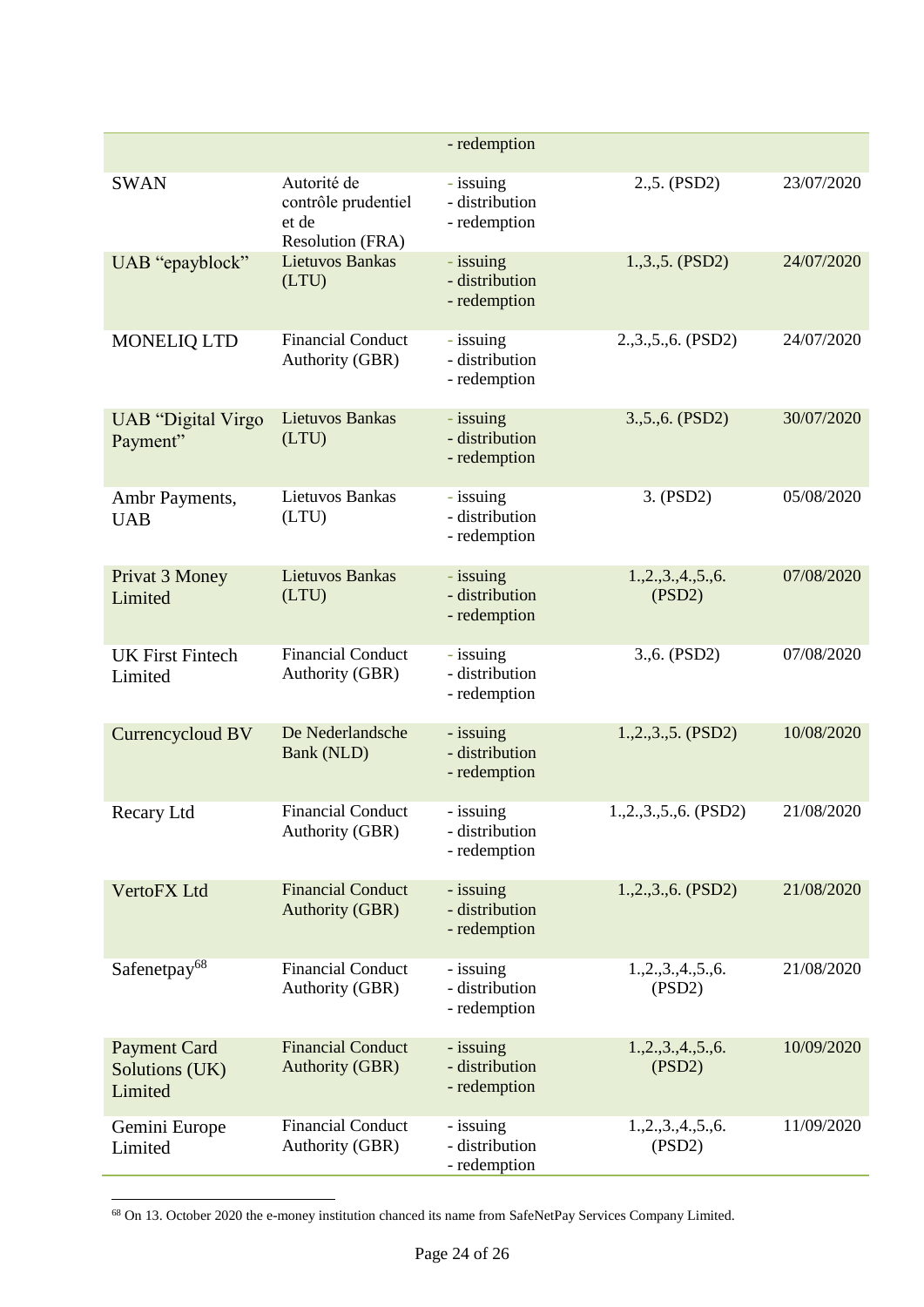| Currenxie (UK) Ltd                         | <b>Financial Conduct</b><br><b>Authority (GBR)</b> | - issuing<br>- distribution<br>- redemption           | 1., 6. (PSD2)               | 16/09/2020               |
|--------------------------------------------|----------------------------------------------------|-------------------------------------------------------|-----------------------------|--------------------------|
| <b>ISX Financial UK</b><br>Ltd             | <b>Financial Conduct</b><br><b>Authority (GBR)</b> | - issuing<br>- distribution<br>- redemption           | 3, 4, 5, 6, 7, 8.<br>(PSD2) | 16/09/2020               |
| <b>CBI Money UAB</b>                       | <b>Lietuvos Bankas</b><br>(LTU)                    | - issuing<br>- distribution<br>- redemption           | 3., 5., 6. (PSD2)           | 21/09/2020               |
| <b>Billion Key Limited</b>                 | <b>Financial Conduct</b><br>Authority (GBR)        | - issuing                                             | 5.,6. (PSD2)                | 30/09/2020               |
| Ziglu Limited                              | <b>Financial Conduct</b><br><b>Authority (GBR)</b> | - issuing<br>- distribution<br>- redemption           | 1.,2.,3.,5. (PSD2)          | 06/10/2020               |
| Mortgage FX<br>Limited                     | <b>Financial Conduct</b><br><b>Authority (GBR)</b> | - issuing                                             | 1, 2, 3, 4, 5, 6.<br>(PSD2) | 16/10/2020               |
| <b>Revolut Payments</b><br><b>UAB</b>      | <b>Lietuvos Bankas</b><br>(LTU)                    | - issuing<br>- distribution<br>- redemption           | 2.,3.,5.,6.,7.,8.<br>(PSD2) | 20/10/2020               |
| Practika Finance<br>Ltd                    | <b>Financial Conduct</b><br><b>Authority (GBR)</b> | - issuing                                             | 3., 5., 6. (PSD2)           | 21/10/2020               |
| <b>Modulr FS Europe</b><br>Limited (MFSEL) | Central Bank of<br>Ireland (IRL)                   | - issuing<br>- distribution<br>- redemption           | 3.,5. (PSD2)                | 23/10/2020               |
| Curve Europe, UAB                          | Lietuvos Bankas<br>(LTU)                           | - issuing<br>- distribution<br>- redemption           | 2., 3., 5., 7., 8. (PSD2)   | 26/10/2020               |
| <b>UAB "PAYRNET"</b>                       | <b>Lietuvos Bankas</b><br>(LTU)                    | - issuing<br>- distribution<br>- redemption           | 2.,3.,5. (PSD2)             | 26/10/2020               |
|                                            |                                                    | Via agent:<br>Rewire EU B.V.                          |                             | 29/10/2020               |
|                                            |                                                    | <b>ELYPS SA</b><br><b>Rational Foreign</b>            |                             | 24/11/2020<br>26/11/2020 |
|                                            |                                                    | Exchange EU, UAB<br><b>UAB MIR</b>                    |                             | 11/12/2020               |
|                                            |                                                    | Lithuania<br>Opt1mize                                 |                             | 15/12/2020               |
|                                            |                                                    | Technologies<br>Limited                               |                             |                          |
|                                            |                                                    |                                                       |                             | 29/10/2020               |
|                                            |                                                    | Via distributor:<br>Q-Express Online<br>Oy            |                             | 24/11/2020               |
|                                            |                                                    | <b>WOLI SERVICES</b><br><b>LTD</b><br>Plum Fintech CY |                             | 09/12/2020               |
|                                            |                                                    | Limited                                               |                             |                          |
|                                            |                                                    | Opt1mize<br>Technologies                              |                             | 15/12/2020               |
|                                            |                                                    | Page 25 of 26                                         |                             |                          |